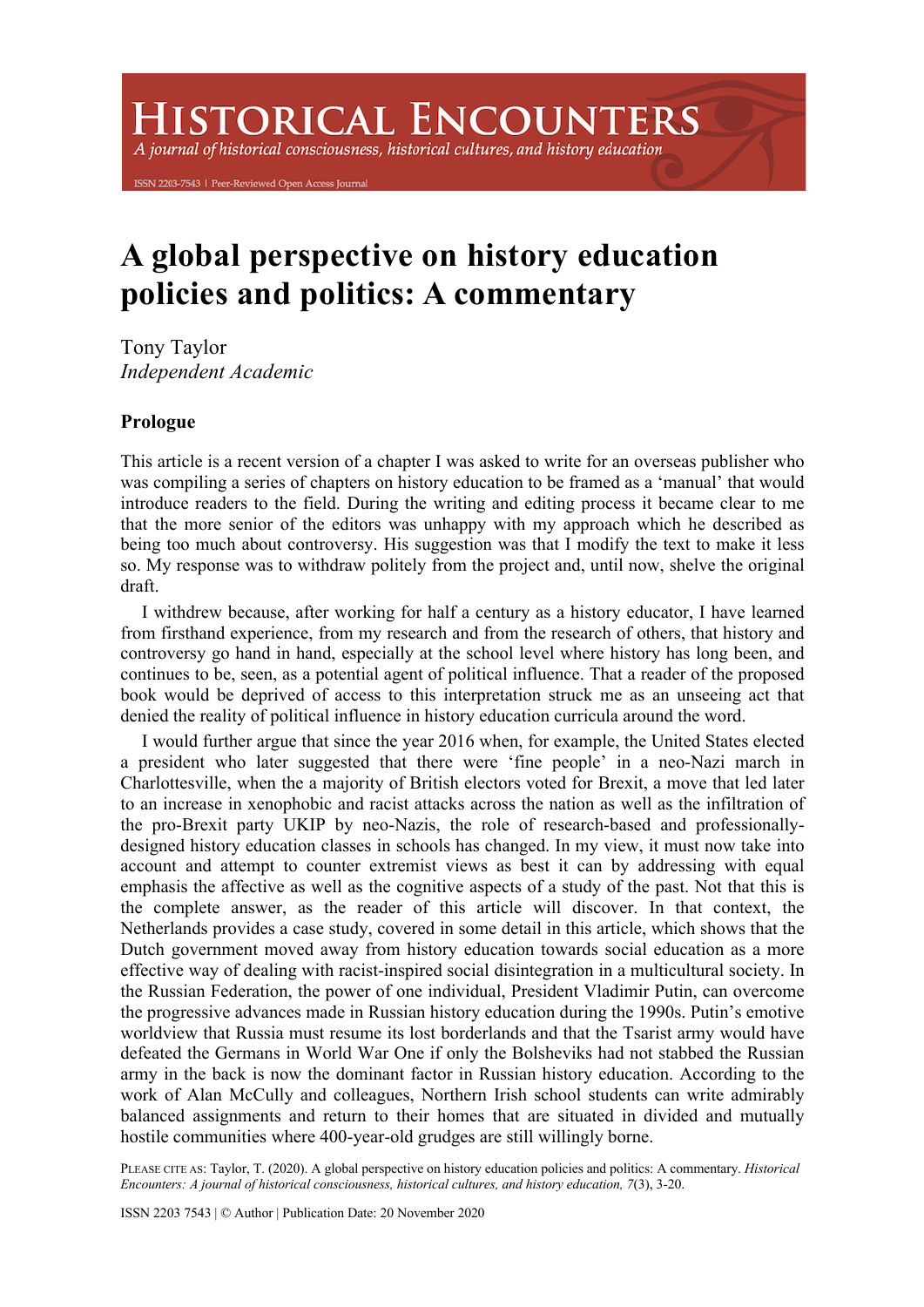One final point about the role of affect in historical consciousness. As a young history teacher working in a large comprehensive school in peaceful and beautiful county of Somerset during the 1970s, my colleagues and I were teaching the Schools Council History Project which had an optional Depth Study on the modern history of Ireland. During the IRA's 1970s mainland (England) bombing campaign which killed 175 people and injured more than 10,000 others, because of the nearness of the campaign and because of the students' emotional response to images of death and destruction, it proved impossible to teach a course that examined the circumstances which had produced such a violent response.

In conclusion, what I am saying is that it is not enough to create carefully designed, student friendly and inquiry-based classes in history. Teachers and students, especially adolescent students, must also be aware of the nature and strength of the political process, of the power of affective sentiment that arises from prejudice, and of the capacity of students to act rationally in the classroom and behave irrationally outside school.

# **Introduction: History education as an agent of political engineering**

Of all school subjects taught in mass education systems during the past century and a half, it is history education that has been the most susceptible to political interference and history education has remained an object of worldwide ideological interest. There now is a growing tension between what has become an internationally established form of evidence-based history pedagogy on the one hand and globalised political pressure to turn the subject into a propagandist agent of ideology on the other. In examining how this trend works in practice, we can analyse the phenomenon within both pedagogical and political frameworks.

This process commenced with a late  $19<sup>th</sup>$  and early  $20<sup>th</sup>$  century use of character and nation building narratives (Taylor & Macintyre, 2016). In one case this approach led to the direst of consequences when, in 1914, the propagandist Serbian nationalist teaching of Austro-Hungarian history was the subject of Clause Three of the Austro-Hungarian ultimatum to Belgrade, a document that helped provoke World War One. 20 years later, the Nazi state apparatus regarded school history and biology as equally important propaganda agents in creating a common German national and racial identity (Korostelina, 2013). At the same time, the Central Committee of the Communist Party of Russia directed history teachers in the Soviet education system to highlight the importance of a common Russian socialist identity within a fact-based pedagogy that had a strong focus on political content (Ewing, 2016), a situation that continued into the late 1980s.

Pedagogically, there are overtly educative (but sometimes covertly ideological) purposes that lie behind history education programs (as in intended curriculum). The documented outlines of these plans show how the programs should be implemented ( as in stated curriculum) bearing in mind that there are in-school issues of how a program is managed, taught and resourced (as in enacted curriculum) as well as what its effects are on student learning as well as teacher professional understanding (realised curriculum). These intendedto-realised curriculum elements were certainly an issue for most Australian history educators 1990-2007 when history, an allegedly regressive discipline, was subsumed within an integrated humanities approach (ages 5-16 except in New South Wales) which appeared to be progressive in intent and statement. In enactment, the changes led to a pedagogically blurred curriculum. This was an educational disaster at the classroom level resulting in student and teacher resistance. The integrated humanities approach was replaced nationwide in 2007-2008 (Taylor, 2013a).

We also have an established pedagogical context for any serious discussion of the nature of history education. This framework stems from a well-developed, transnational culture of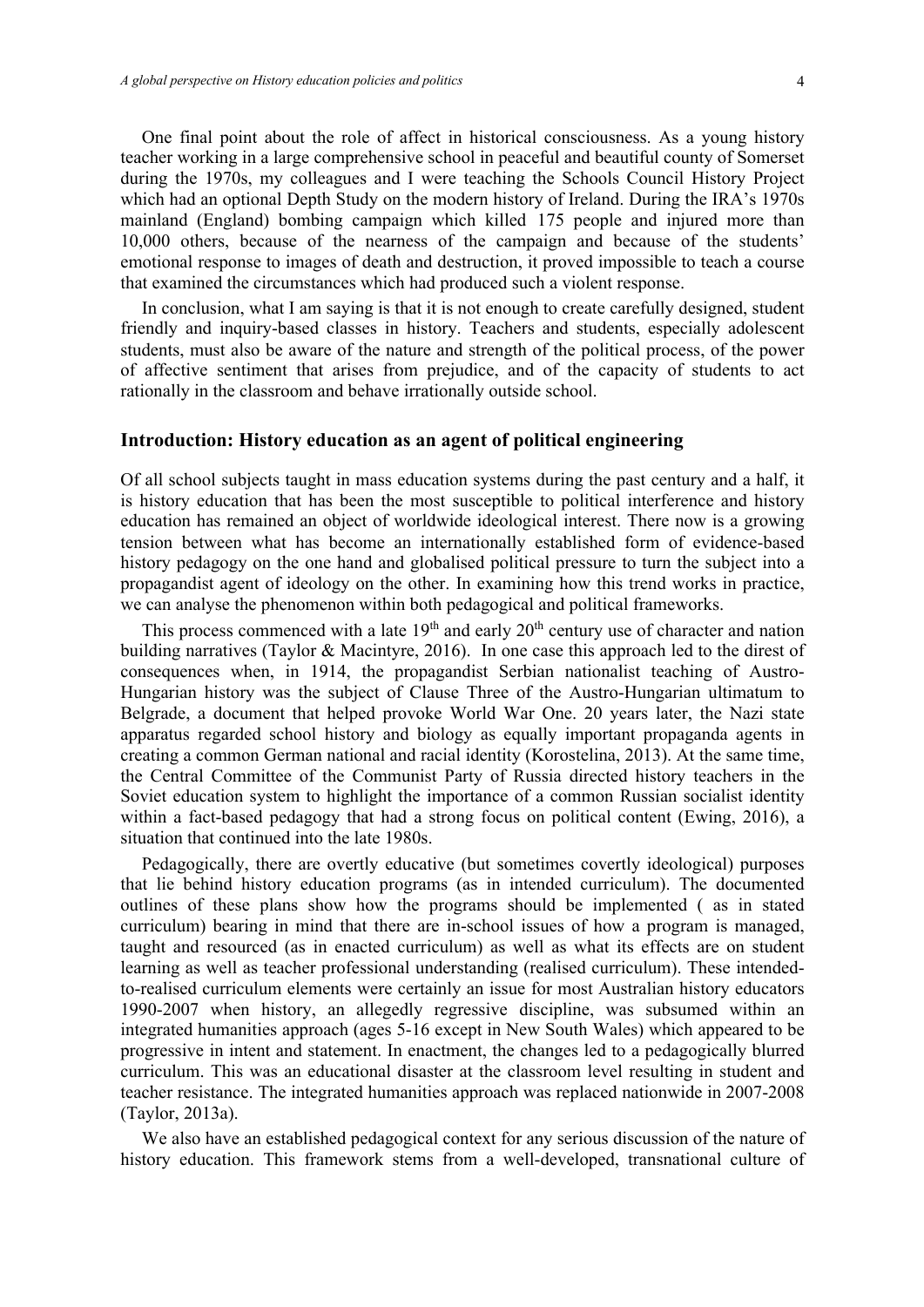transparent and established empirical and analytical approaches to investigation in the field of history education (see for example, Ballard, 1970; Dickinson & Lee, 1978; Shemilt, 1980; Carretero & Voss, 1994; Levstik & Barton, 1997; Taylor & Young, 2003; Seixas & Morton, 2013). Over the past half century, this kind of research has deepened and broadened professional (as opposed to political) understanding of how history as a progressive and inquiry-based discipline is learned and how it should be taught. This understanding informs history education in nations where curriculum development processes are based in whole or in part on autonomous professional design and where curriculum planning is relatively free from political interference. Such a course of action is the preferred approach of socially progressive history educators. This contemporary, open-ended, discursive and evidence-based model operates at one end of a pedagogical continuum that ranges through to a neoconservative traditionalist, closed-ended, fact-based transmission model towards the other end of the scale with authoritarian states and religious fundamentalists well beyond neoconservatives and fundamentalists on that same continuum, bearing in mind that there can be a degree of crossover between adjacent categories.

In this context, the term *neoconservative* refers to a zealous form of United States (US) conservatism that came out of Democratic Party anti-Marxists who were disillusioned with US foreign policy in the 1960s. Neoconservatives are in favour of an evangelical approach to the spread of democracy sometimes to the extent of military interventionism. They also have an unstinting regard for the achievements of the West, they support a patriotic form of nationalism, they admire the historic and, in their view, righteous growth of Christianity and they advocate for reduced levels of government intervention combined with support for unrestricted free trade and tax reduction policies.

According to one of its leading lights US writer and commentator Irving Kristol (1920- 2009), neo-conservatism is a *persuasion* rather than a specific political movement (Kristol, 2003). What this means is that neoconservatives are more often defined more by what they say and do, rather than by what they call themselves. The preferred strategy of neoconservative politicians in a number of liberal, multicultural democracies is to adopt a narrowly-conceived discipline-based form of history education as an ideological tool in identity politics and in assimilationist cultural engineering policies (Guyver, 2016; Taylor, 2013).

An authoritarian model on the other hand uses a monist, master narrative version of history as an outright nationalistic propaganda tool in societies such as the Russian Federation and the People's Republic of China. In contrast to the complexities of history education in democratic nations with its debates, its variations and its recurring modifications, history education in authoritarian regimes is based on a simple and inarguable premise: school history must unequivocally serve the needs of the state, as defined by its leadership. In this article the choice of our two authoritarian states Russia and China is based on the annual Economist Intelligence Unit report on government types, the *Democracy in an Age of Anxiety* report (Economic Intelligence Unit, 2015). In the 2015 list, Russia is equal  $132<sup>nd</sup>$  (with Côte  $d$ /Ivoire), China is equal  $136<sup>th</sup>$  (with Guinea). The most authoritarian regime of all is North Korea at 167, just below Syria.

Religious fundamentalists adopt a different approach yet again where history education is based on divine revelation, divine intervention, and divine purpose explained via an immutable view of the past. This is particularly the case in fundamentalist Christian, Jewish, Hindu, Sikh, and Islamic schools, as opposed to the classrooms of the more mainstream versions of these religions. As for Christian fundamentalism, while the late  $20<sup>th</sup>$  and early  $21<sup>st</sup>$ centuries have seen a decline in mainstream Christian religious observance, there has been an unprecedented and largely unexpected growth in the number of fundamentalist Christians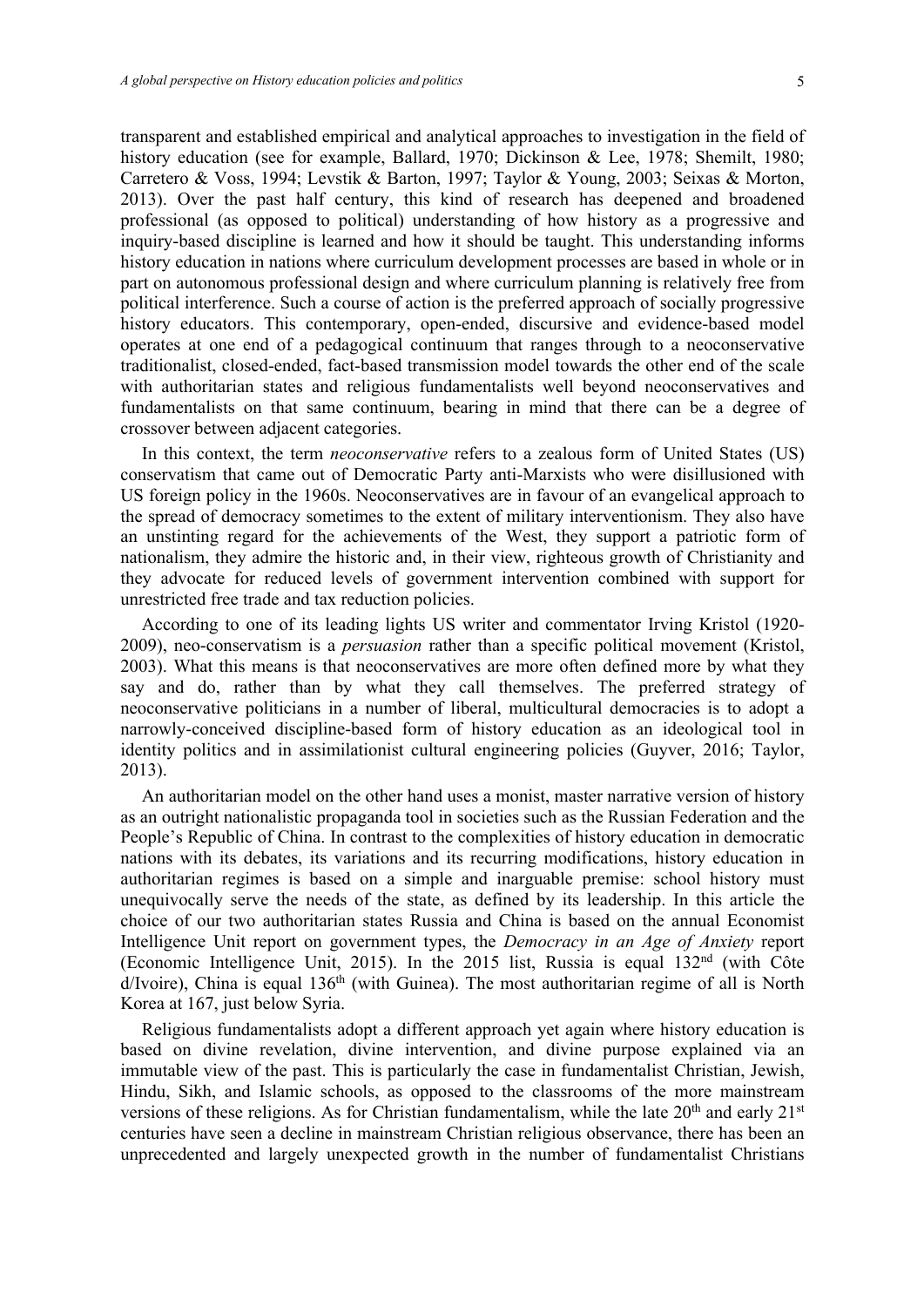scholarly or political debate.

particularly in the US where the term fundamentalism originated in the 1920s as a label for a zealous form of Protestantism. Islamic fundamentalism too is on the rise and there has also been a growth on the Indian sub-continent in the influence of Hindutva, an early  $20<sup>th</sup>$  century Indian form of politico-religious fundamentalism (Lehmann, 2015). Violent forms of religious fundamentalism, examples of which are perpetrated by extremists in each major religion, even Buddhism, fall outside the remit of this article if only because their assertive ideologies follow

Having said that, there are four pedagogical terms that are useful in providing a conceptual template for analysing conservative, authoritarian and fundamentalist curriculum desiderata. The first of these terms is *essentialism*, a belief that a nation's or a religion's past can be summarised by a fixed chronicle of key past events that are to be remembered commemoratively and/or spiritually rather than analytically. The second term is *exceptionalism*, a point of view that a nation's or a religion's history unquestioningly demonstrates the uniquely superior character of its individuals, its people, its culture and its institutions. The third ideologically-situated term is *progressivism*, a certainty that the study of a nation's or a religion's past has a teleological aspect in that it provides a narrative of social, economic, political, and religious progress that points the way to continuing ideologically-based accomplishments. The final term is *functionalism*, the expectation that history education will provide a cultural/political input/output foundation for particular forms of social beliefs and actions.

a form of historical explanation that operates well beyond the boundaries of conventional

Moving on, the best starting point for analysing the relationship between history education and ideology is to choose an example from each of the three major geopolitical forms of history education. If we focus on representative case studies from each type, we can construct points of reference for a global understanding of how history education might work in other states. The democratic nations category will concentrate mainly on the United Kingdom (UK), the US, Australia, and the Netherlands with a particular focus on the latter. In the authoritarian nations category the focus will be on the Russian Federation and China. In the fundamentalist religion category, the focus will be on Christianity and Islam.

# **Democracy: From Cold War politics to the construction of historical canons**

#### *The United Kingdom*

The modern version of a close and fraught relationship between history teaching and contemporary democratic politics was first demonstrated during disputes about history education in the UK that began in 1988 and lasted, on and off, until 2014. These kinds of difference of opinion also affected the United States in the mid-1990s, Australia for the last decade, and the Netherlands 2001-2016. Initially, they were contestations based on Cold War politics of perceived leftist influence in the history curriculum. After the events of 9 September 2001 however, these kinds of "history wars" (an exaggerated term) shifted more towards dealing with conservative perceptions of internal threats to a nation from Islamic minorities.

The UK's controversial national curriculum in history (with English, Welsh, Scottish, and Northern Irish variations) was first designed for implementation in the early 1990s during prime minister Margaret Thatcher's neoconservative regime (1979-1991). The English curriculum's history variant was immediately attacked by Thatcher, by her allies in conservative think tanks and by conservative media, mainly the right wing *Daily Telegraph*. Employing the politics of derision these critics alleged that the new history curriculum was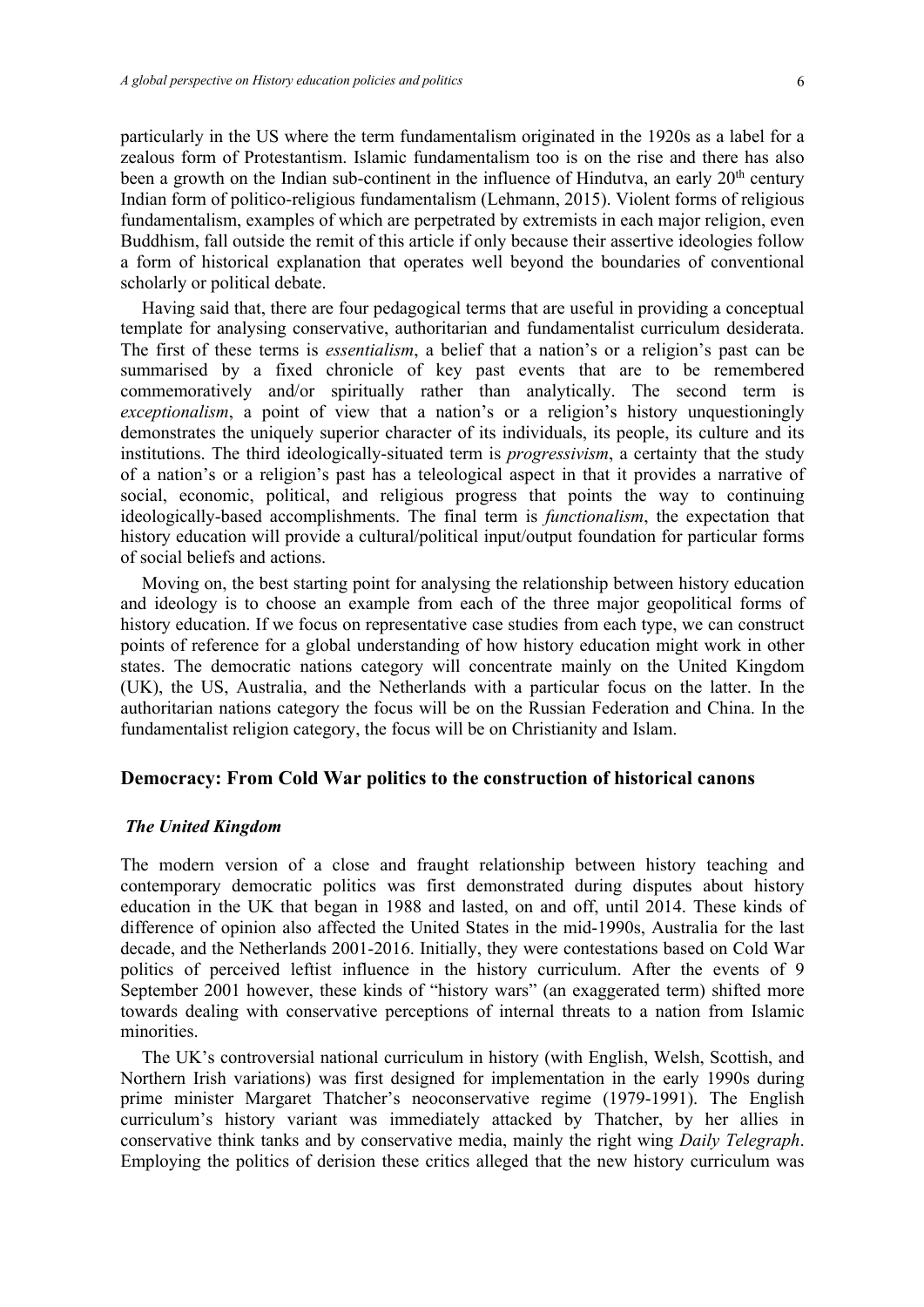leftist in intent, lacked 'Britishness,' required more of the right kind of facts, had too much emphasis on skills and focused on woolly-minded 'empathetic' social history.

Despite her efforts, the prime minister and her allies were blocked at the professional and academic level and the history curriculum remained largely unaffected by ideological intervention. Thatcher herself, with her popularity already on the wane over other issues, resigned in November 1990 just before she was to be removed from office by her own party. Departing from 10 Downing Street an embittered and disappointed politician, the history curriculum remained a source of grievance for the former prime minister (Thatcher, 1993). Allowing for a renewed but unsuccessful post-9/11 assimilationist assault in 2013-2014 by hyperactive neoconservative education minister Michael Gove, the history curriculum in England has since largely remained free from direct political intervention (Guyver, 2016).

#### *The United States*

This UK's *governmental* interventionist approach was mirrored in a US *extra-governmental*  intervention during the 1994-1996 US history wars over the innovative 1994 national (voluntary) school history standards. Lynne Cheney, a prominent Republican political figure and a President Reagan appointee as chair of the National Endowment for the Humanities (1986-1993) became the leading critic of the very standards which she had herself commissioned in 1992. Cheney supporters in the 1994-1996 history crusade included fellow Republicans, prominent media commentators, neoconservative think tanks, and a conservative press, mainly the *Wall Street Journal*. Cheney and her allies, also employing the politics of derision, focused on a familiar litany of neoconservative allegations: leftist infiltration; a lack of attention to traditional heroic figures and events; overemphasis on politically correct figures and embarrassing events; an obsessive interest gloomy social history at the expense of upbeat political and economic areas of US history; hostility to the West as a cultural inspiration; and general Un-Americanism. As with the UK, social and national cohesion were seen to be under threat from leftists (Nash, Crabtree, & Dunn, 1997).

Nationwide controversy faded as the 1994 standards were republished in revised form in a 1996 *basic edition* and were accepted by former Republican governor and congressman Albert Quie who chaired the US history revision group. Cheney continued her radical conservative activities but after 2004 moved on to other causes, including, for family reasons, same-sex marriage. Meanwhile, in the Trump era, conflicts over historical representation and history education continue but, leaving aside the 'Lost Cause' supporters of 1860s Confederate America, they are predominantly at a local level and are mainly about textbook content.

#### *Australia*

Australia's neoconservative prime minister John Howard followed much the same ideological path as Thatcher in 2006-2007. Alarmed by an outbreak of inter-ethnic violence (Muslims versus the others) in a Sydney suburb in late 2005, Howard called for an assimilationist "root and branch" renewal of Australian history which, in his view, had been all but eliminated by more than a decade of almost nationwide integrated social education curriculum. The prime minister, supported by the neoconservative think tanks and neoconservative newspaper *The Australian*, a Murdoch media postmaster in political derision, convened a national history summit in August 2006 where his plan, because of its crudely essentialist political intentions, was blocked by professional history educators and academic historians. Recovering from this setback, Howard appointed a small, handpicked panel in mid-2007 which, in October 2007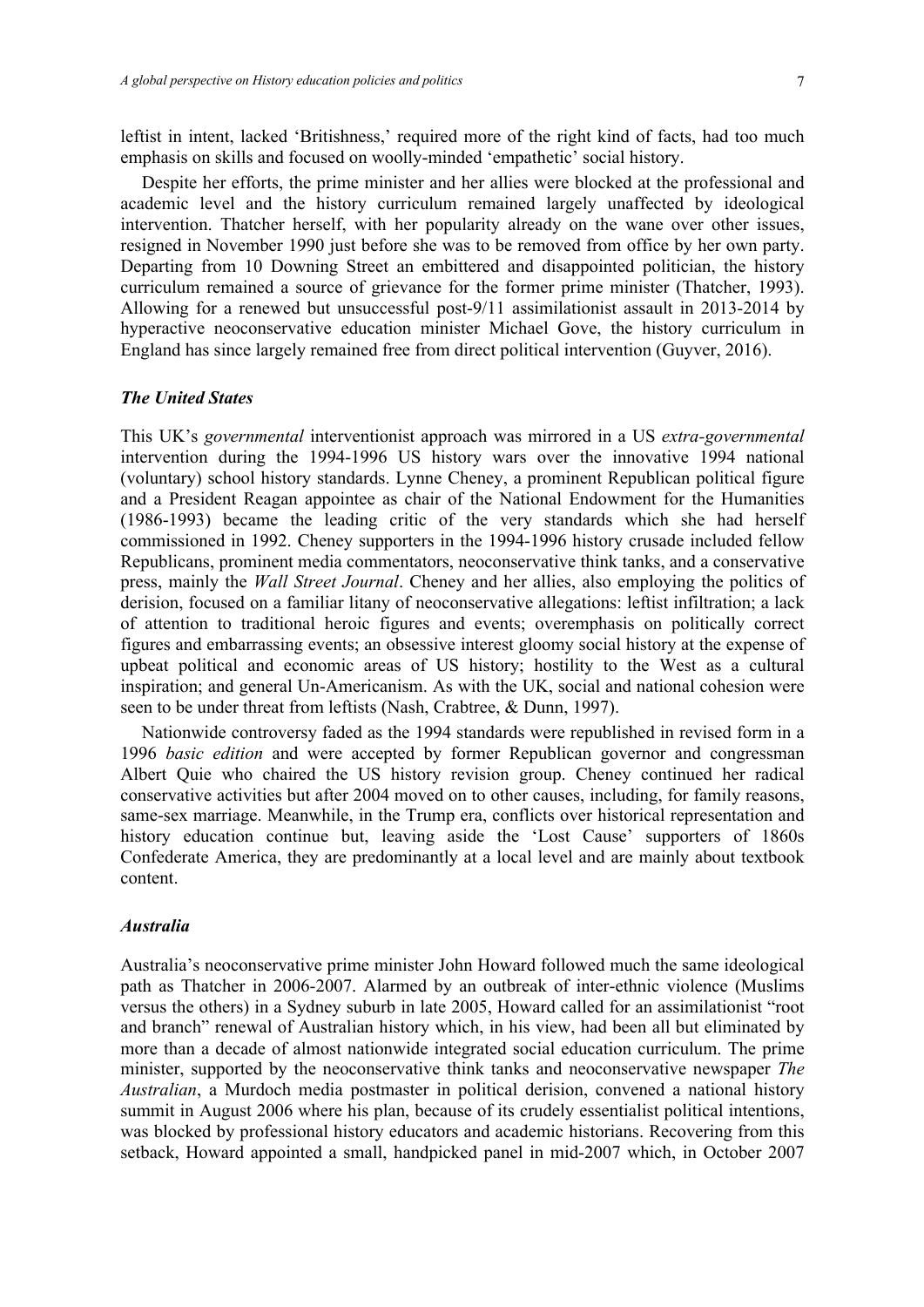delivered a national Australian history program for grades 9 and 10 only. It consisted of seventy-seven canonical events backed up by one hundred equally canonical biographies. That attempt failed too when, in November 2007, Howard lost a general election as well as his own parliamentary seat.

The next stage in history curriculum development was the 2007-2013 Australian Labor Party government's creation of a standalone Australian Curriculum and Reporting Authority which planned and implemented a professionally-designed national curriculum in 2008-2010. Not to be denied, a successor Tony Abbott neoconservative government (2013-2014) ordered a partisan 'review' of the Australian Curriculum which, having degenerated into a farce, foundered on its own ideological bias in late 2014 (Taylor, 2016c). Since that 2014 intervention, little attempt has been made at this stage to interfere further in history in schools.

#### *The Netherlands*

In the Netherlands, a similarly progressive history education reform process occurred during 2001-2009, but with two very interesting variations. The first point of difference was that the Dutch 2001-2009 debates eschewed the politics of derision, centering on historiographical and pedagogical issues rather than ideological matters. In this case, leftists were not the foe. The putative enemy was Dutch historical ignorance about the national past. The second point of difference was that proposed essentialist changes to the Dutch history curriculum were based much more on post-9/11 political and social anxieties about a lack of awareness of Dutch historical and cultural traditions particularly amongst *oldcomer* (established but poorly educated) and *newcomer* (more diverse recent arrivals) migrant communities mainly of Surinamese, Moroccan, Dutch Indonesian, and Turkish origin.

Integration issues were further exacerbated by the traumatic murders in 2002 of populist anti-Islamist politician Pim Fortuyn, killed by a leftist Dutch radical and the 2004 death of controversial critic of Islamic gender politics, film director Theo van Gogh, assassinated by a fundamentalist Dutch-Moroccan. Political, cultural, historical, social, and educational anxieties led to new laws requiring linguistic and cultural integration (1998-2007) and politically-inspired demands for the reform of history education. In principle, the proposed integrative changes in history education were to act as an adjunct activity to the linguistic and cultural integration regulations.

These modifications to how history was to be taught were based on three elements. First, there existed a strong sense of national pride amongst conservative opinion in the Netherlands regarding Dutch historical achievements. This view was balanced by a Dutch post-1945 progressive opposition to extreme forms of nationalism. Second, during the 1990s Dutch conservatives had expressed concerns about a *dumbing down* of the nation's history education, a process blamed in part on thematic historical pedagogy with its alleged lack of focus and its supposedly inadequate sense of chronology. Third, the Dutch solution to these tensions has to be seen as part of a parallel North European assimilationist canonical movement exemplified by the initiation of a cultural canon design process (not specifically historical) in Denmark (Islamic migrant issues) in 2006, and in Latvia (Russian minority issues) in 2007. Sweden thought about a cultural canon but decided not to proceed (see Koivunen & Marsio for a very good Finnish discussion of the canon phenomenon).

The Dutch reform initiative had begun in 2001 when a curriculum committee of historians led by Amsterdam academic Piet de Rooy chose ten key historical periods that had influenced the Dutch past. The selected periods, broad in concept, commenced with Ancient Greece and ended with space exploration. These topics, were to be repeated and studied in Bruneresque spiral curriculum fashion throughout a student's school career. The ten periods would, it was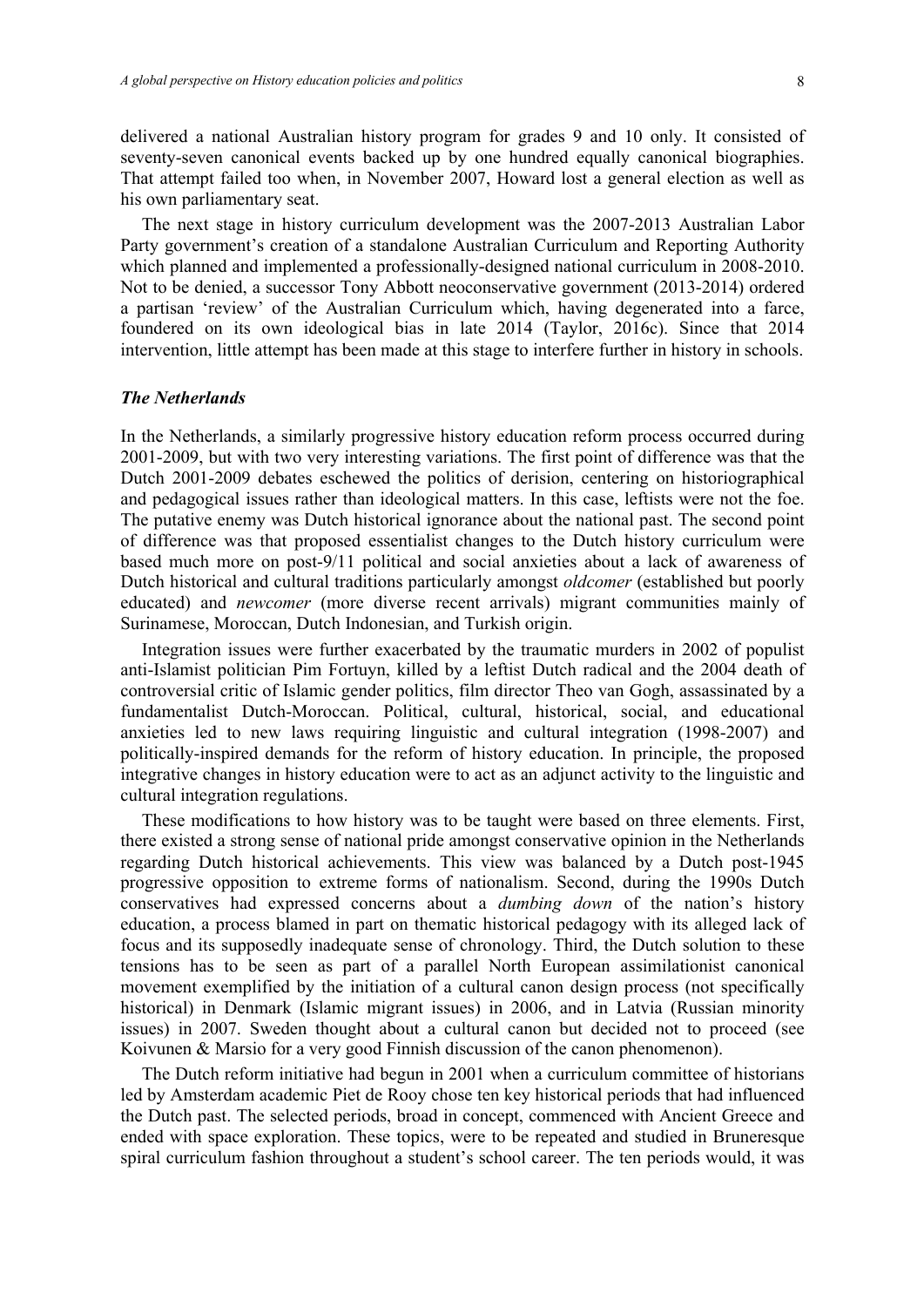argued, provide a common longitudinal foundation for history education in schools. The topics, flexible at first, were then incorporated into the Dutch examination system leading to an unpopular stress on content, later modified in favour of adaptability.

Although popular with teachers, the ten periods provoked a fierce, short-lived historiographical controversy about significance followed by a demand from the Netherlands Education Council, the peak Dutch government education body, for an essentialist "canon" of "valuable components" of Dutch culture. Distinguished academic historian Frits van Oostrom then chaired a second curriculum committee, mainly of fellow academics and heritage specialists, whose 2006 task was to provide a list of key events in the rich history of the Netherlands to be taught within the ten historical periods. This new list was to be known as the Dutch Canon and was to be introduced into upper primary schools (to be repeated in lower secondary schools) by the (fourth successive) Jan Balkenende Christian Democrat (conservative centrist) coalition administration (2007-2010).

The Canon, which consisted of fifty topics (pre-history through to the European Union) contained within fourteen sections, was presented to the Dutch education minister Maria van der Hoeven in October 2006, revised in 2007 and implemented in the new school year 2009. According to Ronald Plasterk, Labour coalition minister of education at the time, the Dutch Canon was expected to encouraged active citizenship by providing an essentialist introduction to Dutch history and citizenship. The Balkenende government also announced that it would provide additional funding for the thriving heritage-themed National History Museum at Arnhem, a place of Dutch heritage to be linked to the Canon.

This initiative was controversial in character (see for example Grever & Stuurman, 2007). This was mainly because of its conservative political origins, its patriarchal nature, its heritage element, its citizenship functionality, its Netherlands-centrism, and because of its seemingly imposed master narrative character. The Dutch Canon (van Oostrom, 2007) was however less a neoconservative chronicle of self-congratulatory facts (as was advocated in the UK, the US, and Australia) and more a series of topics that were meant to form an overview of a progressive Dutch past from pre-history through to the creation of the European Union. This kind of chronological arrangement is much the same as can be found in varying forms in the curricula of many nations. There was however a preponderance of good news topics in the Canon and the events chosen did seem a little arbitrary and disconnected. Not only that but missing from the Canon were several less celebrated occurrences in Dutch history such as harsh Dutch colonial interventions in Indonesia and the Dutch part in the Atlantic and the East Indies slave trades.

There were though several redeeming features of the Canon which counted against the argument that it is merely a prescribed and politicized chronicle of events in Dutch history. First, the introduction to the 115-page Canon outline, *A Key to Dutch History* (van Ostrom, 2007) stressed its pedagogical flexibility. Second, the catalogue of Canon topics highlighted two controversial, living-memory issues which did not show the Netherlands in a good light. These are Dutch officialdom's collaborative role in the Holocaust and a Dutch UN peacekeeping unit's hapless role in the genocidal 1995 Srebrenica massacre of more than 7000 Muslim Bosnian men and youths. Third, the Canon may, in the hands of good teachers, be studied as a series of contestable milestones although, over a repeated two-year program, that might be hard work even for the very best of teachers. Finally, under the provisions of the freedom of education Article 23 of the Dutch constitution, the Canon is not compulsory in most private schools. These particular schools are independently-founded but state-funded *bijzonder onderwijs*, a large proportion of which are denominational schools (*confessioneel bijzonder onderwijs*) with many of the latter group containing the very Islamist faith schools targeted by the more conservative supporters of the Canon.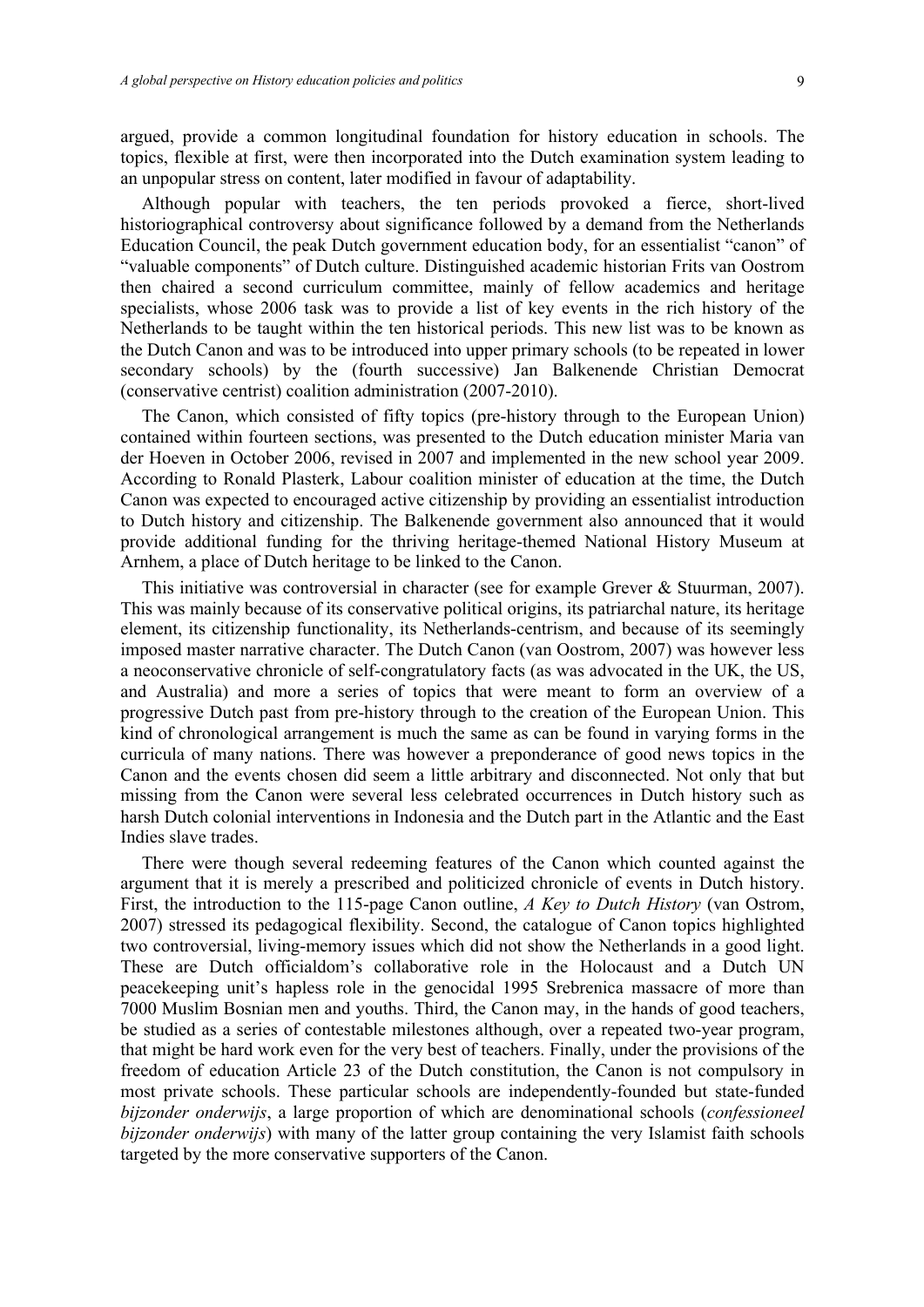As we have seen, though the Canon did have a strongly assimilationist element, it had a moderately exceptionalist character, it certainly had a progressivist viewpoint and it was very firmly functionalist. However, as was not the case in the UK, the US, and Australia, the curriculum was advocated by a centrist alliance. Moreover, the Dutch experience did not result in vitriolic political attacks on schoolteachers and educators by neoconservative opinion nor in mocking media campaigns against curriculum designers, nor indeed has it resulted in the imposition of a hard-edged, dogmatic syllabus. In effect, the Dutch Canon became a pragmatic and even an adjustable attempt at implementing an integrationist approach to history within a broader history curriculum framework. Indeed, the ten topics are currently the dominant mode in Dutch schools with, in many cases, the fifty Canon events having faded into the schools' larger history programs and in some schools, they are only taught in part.

In summary, the Dutch Canon was less politicized and far less rigid than might have appeared at first glance but its clear political purpose and its apparent emphasis on factual knowledge, did not sit well with forty years of history education research and practice. Further, despite the presumed functionality aspect of history education as an agent of assimilation, the research evidence suggests that, in a pluralist democratic society, the irrationality and the emotionality of strongly-held individual, family and community sectarian, tribal and religious beliefs can override the rational and evidence-based classroom conclusions of a cognitively-driven school subject such as history, especially at adolescent level. This is a problem made worse by ethnic and racial segregation in the Netherlands' 500 or so so-named *black schools*, one unintended consequence of the Dutch progressive free parental choice school system (Barton & McCully, 2005; Reilly & McCully, 2011; Kitson, 2007; Hamilton 2015).

As if to prove the point, on 9 March 2013, *NRC Handelsblad*, a major Dutch newspaper, reported that that Turkish-Dutch youths from Arnhem (a city with a large Muslim presence and, indeed, home of the National History Museum) had, in a February 2013 Dutch public service television documentary remarked that they supported of the Nazi treatment of the Jews. "I am in favour of what Hitler did to the Jews' remarked one youth, who with his companions would have learned about the Holocaust as part of the Canon" (van den Dool, 2013, n.p.). To put this event in a broader context, in 2014 there were 76 recorded incidents of anti-semitic behavior in the Netherlands, up from 61 in the previous year. Incidents of anti-Muslim behavior in the Netherlands rose from 150 to 230 during the same period (Newmark, 2015). As it happens, in 2015-2016, the *Instituut voor Leerplan-Ontwikkeling* (Netherlands Institute for Curriculum Development or SLO) seemed to have recognized that history education has a limited value as an agent of social change. As part of an overhaul of the whole Dutch school curriculum, it began planning to introduce a generic, non-disciplinary social education program in which socially relevant civics education will play a major part. Currently, the core primary curriculum in the Netherlands comprises Social and Environmental Studies (biology, geography, history, political studies, citizenship, road safety). At the secondary level history is now subsumed within Social Studies.

#### **History education in Authoritarian regimes**

# *The Russian Federation*

Although there are some similarities, there are clear differences between our two selected authoritarian regimes. In the first case, Russia's president Vladimir Putin has a very clear view of how Russia's history must be interpreted and how it should be taught in schools. To that end, he has made substantial efforts to intervene indirectly in framing the history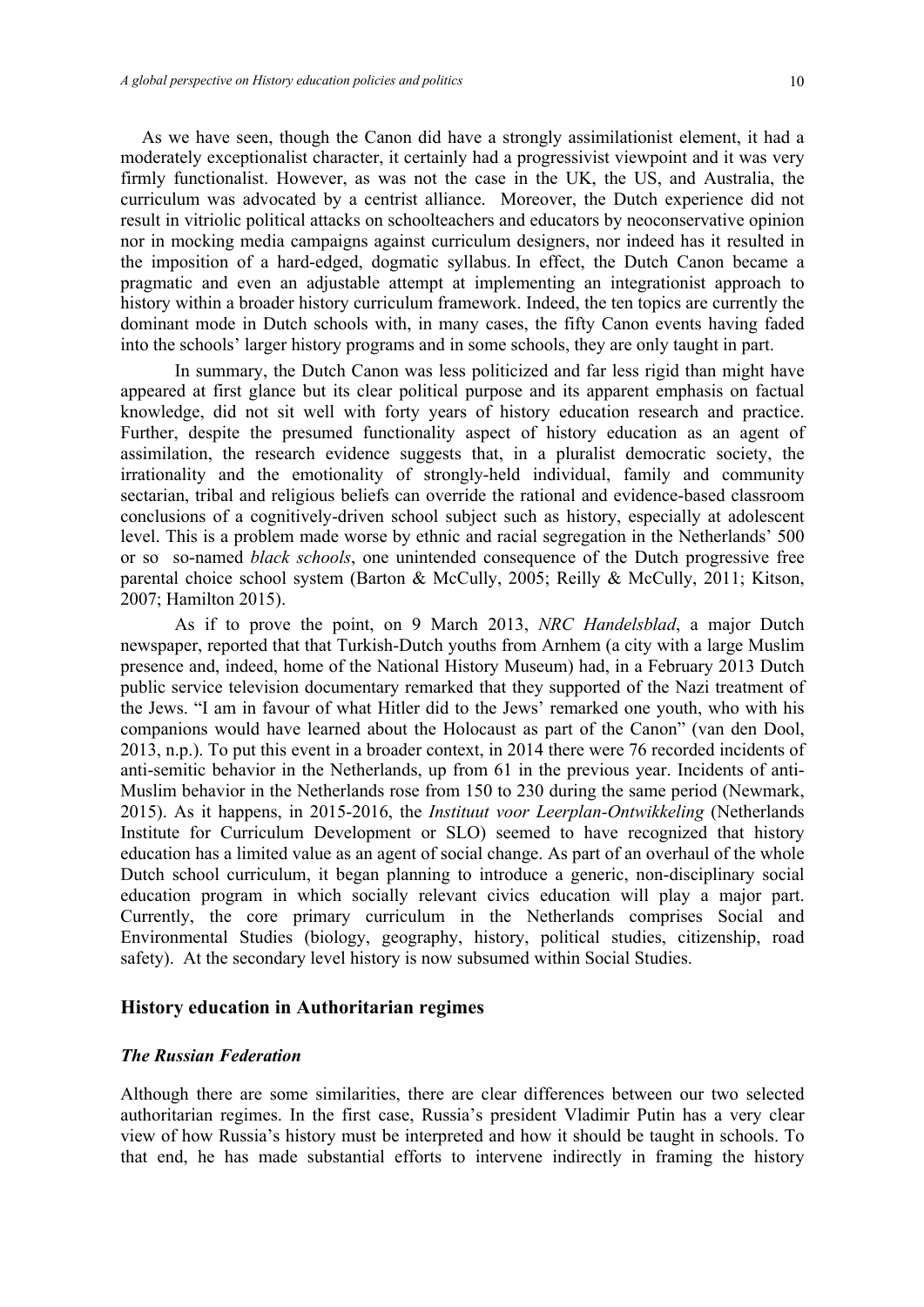curriculum as an extension of his own presidential worldview (Taylor, 2016b). The Chinese way is different, however. It is the Communist Party of China that determines how history is taught, whoever might be president.

If we start with Putin, Russia's president has taken this unprecedented action to promulgate his historical vision which includes a revisionist version of Russia's glorious past as a great empire at war against the Germans and Austrians in 1914-1917, as the patriotic republic that stopped the Nazis in World War Two, and as a historic leader of pan-Slavism. In that context, history education in the Russian national curriculum is seen almost as a mythic master narrative form of school-level political backgrounding and a justification for Putin's attempt to revive Russia's geopolitical standing and to reclaim the nation's lost borderlands (for mythic see Sherlock, 2007)

To make this happen, Putin has guided (he has no direct executive power over education) the Duma and the efforts of the Russian Academy of Education and Science in devising a nationalist curriculum to be supported by government-authorized textbooks and supplementary materials. Not only that but in 2013, Putin supported a close friend oligarch Arkady Rotenberg in taking over as chair of *Prosveshcheniye* (Enlightenment) Russia's largest textbook publisher, an organisation that has a reputation for producing memorisationbased textbooks. Moreover, in April 2013 Putin went so far as to advocate the use of a single concept textbook, instead of multiple government-authorized textbooks, an idea that was greeted with dismay in the West and cautious criticism in Russia. Not that the Ministry objected to the Putin view. For some time, education bureaucrats had found administering the selection process of fourteen or fifteen history books at each year level very taxing. Three was their preferred number.

The Putin line included a focus on Russia's 'bright spots' such as the greatness of Peter the Great, the victorious 1812 battle of Borodino (Napoleon's downfall), and the Soviet Union's part as the major player in the Allies' victory over the forces of fascism in May 1945. Russia's dark spots too, which include the Soviet horrors of the Gulags and the Putin rewrite of a Bolsheviks revolution as a 1917 *stab-in-the-back* of the Imperial army, can also serve a useful purpose as dire precedents, commentary targeting a resurgent Communist Party of Russia. When braced by Western critics about his nationalist distortions in Russia's approach to history, Putin used a biblical-style mote and beam retort. Pointing out that, "All states and peoples have had their ups and downs through history. We must not allow others to impose a feeling of guilt on us," arguing that Russia had never used nuclear weapons, had not bombed nor dumped chemicals on Vietnam, and had not been responsible for a Holocaust (as cited in Smith, 2008, p.1).

Accordingly, Russia's single concept book with a universal historic-cultural standard for each year level was expected by his critics to provide a Putin-approved and narrow interpretation of Russia's past in the best traditions of the Soviet-era when textbooks followed the Communist Party line (Taylor, 2016b). As it happened, a consensus approach to Russian history was formulated in late 2013 by a trio of historians from the Institute of Russian History (part of the Russian Academy of Sciences) and, in keeping with existing practice, the guidelines were published in an early 2014 manual for publishers. Three publishing companies were then given authority to print the textbooks required for Grades 6-10 with the different publishing companies allowed to vary their interpretations of the 2014 guidelines. They were the publishing giant *Prosveshcheniye*, *Drofa* (a large private publisher) and *Russkoe slovo* (The Russian Word), a smaller private publisher. These officially-approved books are purchased for schools by the state. Other publishers' works may be privately bought by schools. A consensus guide in world history, an optional course of study for secondary school students, is expected to follow this new system.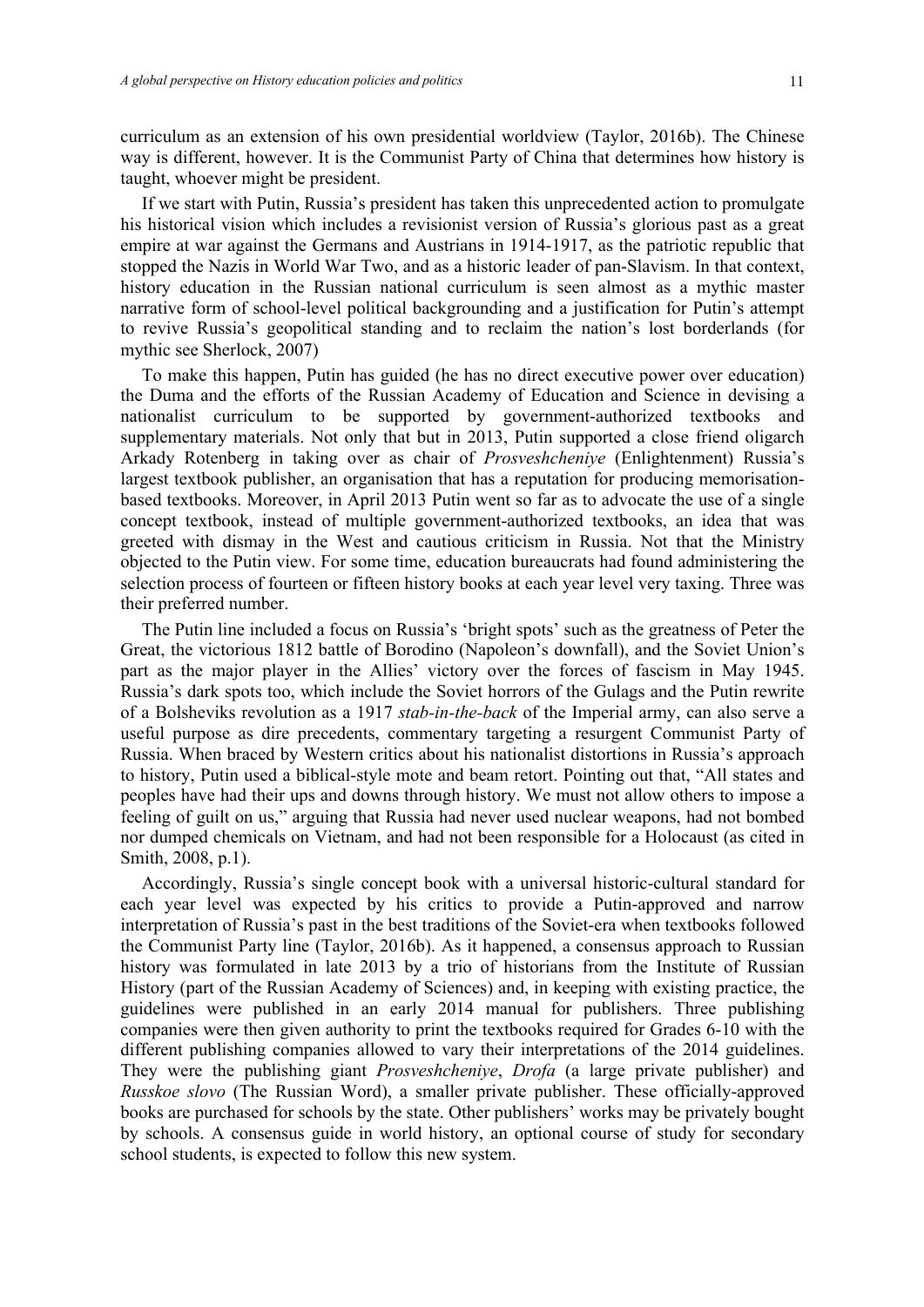The Putin-supported cultural heritage website *Russkiy Mir* (Russian Community) has characterized these universal historic-cultural standards as simply a recategorization with, for example, the Russian Revolutions and their aftermath combined into the Great Russian Revolution divided into three stages, the February 1917 revolution, the October 1917 socialist revolution, and the Civil War of 1917-1923 (Loshchikhina, 2015). Indeed, the 2015 books do not appear to follow closely a Putinist line. For example *Russian History Grade 10* (Bustard, 2015) written by N S Bodinov, head of the history department of Moscow State University, is the first of a two-book series on Russia from prehistory to the 19<sup>th</sup> century. Its online publicity (Bustard, 2015) features "priority attention given to key events: the formation and development of statehood, the peculiarities of [Russia's] socio-political development, the positional changes of our country in the world." The book's blurb seems guardedly openended,

Modern Russia is a complex and contradictory society, one feature of which is what is usually called an identity crisis. Society today has no clear idea not only about their (sic) future, but also about the past. Both are seen quite differently in the light of various political opinions and personal assessments (Bustard, 2015).

The list of fairly predictable key events even includes the story of the Kievan Rus, a controversial area for Russian ultra-nationalists. The 2014 guide did not however deal with  $21<sup>st</sup>$  century Russian history, a period that saw Putin's ascendancy, the 1999-2009 Second Chechen War and insurgency campaign, the 2008 Russian conflict with Georgia, the 2014 onwards proxy war in Ukraine, and Russia's 2015 intervention in Syria.

On the face of it, the Russian consensus textbook system bears a resemblance to the Dutch Canon in its character if not in its origins and intent which, in the Russian case, include unsubtle pressure from Putin himself and from leading members in the majority United Russia party, Putin's political followers. Not only that but in terms of enacted curriculum, both United Russia officials and teachers permeate the Russian education system, a phenomenon which could well affect how history is taught in the classroom, whatever the textbook authors write. Having said that, in a 2013 Australian Research Council national survey of Russian teachers (Taylor & Zajda, 2015) a majority of Russian teachers thought that even the pre-2015 textbooks were biased in favor of Putin's 'bright spots' which suggests that top-down influence over the writing of textbooks pre-dated Putin's contentious single concept idea.

#### *The Chinese dream*

When faced with similar criticism of its history education culture, the Chinese government also uses a finger-pointing tactic against Western criticism. Unlike Russia however, the People's Republic of China (PRC) does not need to interfere directly in history education in attempting to correct any 1990s Russian-style adventures in pluralist explanations. While current president Xi Jinping has given his opinion about the singularity of the Chinese historical, social, cultural, and political experiences, an opinion that precludes multiple interpretations of the past, China does not need an activist head of state with an historical bent: that work is carried out by clear directives from the Ministry of Education.

In a pedagogical approach to the past that goes back to the nationalist Kuomintang era (1928-1949) history education in China has two clear duties. The first of these is a moralideological responsibility for recounting the past. In the case of Communist China, school history is meant to combine Marxist theory with Chinese revolutionary praxis as a way of producing citizens with the right political consciousness. The second duty of history education within a Kuomintang or a Communist party framework has been to maintain the unity of the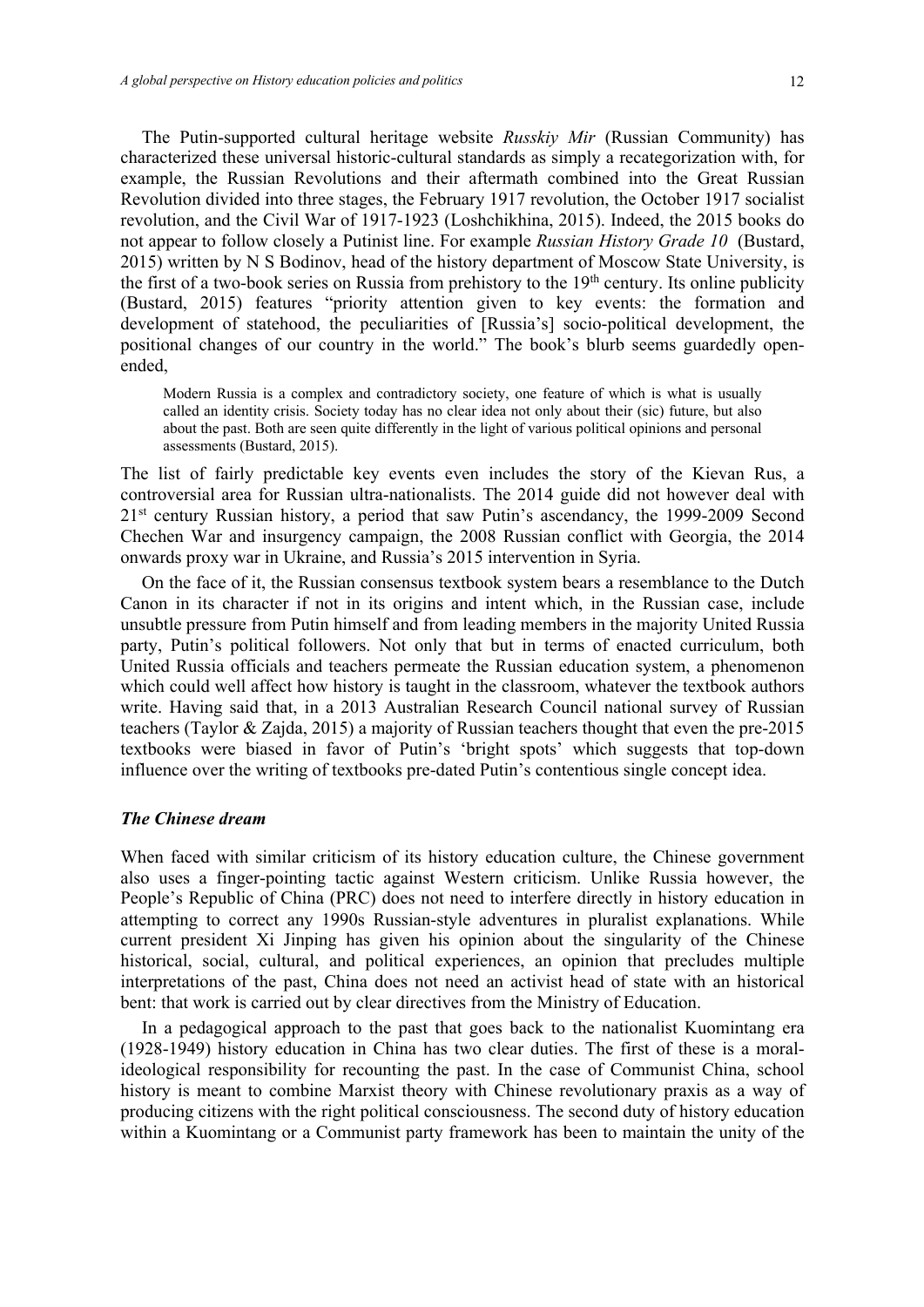Chinese nation through the development of an appropriate historical consciousness (Jones, 2005).

At the same time, while Putin's Russia may quickly pass over or make use of controversial past events because they took place during the discredited Soviet period, the PRC has no such luxury. From a Communist Party of China (CPC) point of view, modern Chinese history, from 1949 to the present must therefore be seen as an ongoing succession of Mao-inspired party achievements, with a few mistakes along the way that are passed off as temporary errors or natural misadventures. That being the case, the arbiters of what is taught in schools in China remain the Communist party and the Ministry of Education, as has been the case since 1950. Further, the two duties of history education cited above currently form part of the basis for President Xi Jinping's *Chinese Dream* in which, by 2049, China will become a strong, democratic, culturally advanced, and harmonious nation enjoying unprecedented prosperity (Xi, 2014). To help reach that *dream*, Xi Jinping's program of educational advancement has been presided over by hardliner Yuan Guiren, a former academic who was appointed minister of education in 2009. As an indicator of his intentions, in a January 2015 address, Yuan advised an education conference that young teachers and students were key targets of infiltration by enemy forces and that China must by not allow schools to use classroom material that propagates Western values (Osnos, 2015).

In support of the party line is the People's Education Press (PEP), a Ministry of Education subsidiary and the largest supplier of textbooks in a textbook-dependent school system of 182 million primary and secondary school students. The general tenor of the PEP's approach to history can be found on its high quality website which is part of the China Culture.org site (People's Education Press [PEP], 2016a). On that site, China's recorded history, which stretches back to the  $21<sup>st</sup>$  century BC is outlined in nineteen eras  $2100$  BC to 1949 AD, with the Communist Party's era commencing in 1949. One section of the PEP's current summary of the Communist Party era indicates the government's general approach to controversial foreign and domestic topics. It glides over the Korean War (presumably for contemporary diplomatic reasons) and passes off CPC-instigated disasters the Great Leap Forward and the Cultural Revolution as, respectively, a Mao-free natural disaster and a Mao-free economically problematic people's revolt (PEP, 2016b).

Going well beyond euphemistic characterizations of disastrous events, modern Chinese history education focuses on China's former humiliations at the hands of  $19<sup>th</sup>$  and  $20<sup>th</sup>$  century Western nations and Japan, contrasting the vicissitudes of that era with the China's modern accomplishments. Not only that, but in line with the preservation of the CPC's reputation at all costs, the Ministry of Education has banned from all textbooks any mention of the most traumatic event in modern Chinese political history, the violent June 1989 suppression of reformist demonstrations in Beijing's Tiananmen Square. Five years after Tiananmen, a Communist party policy statement (directive really), *The Patriotic Education Campaign* told Chinese educators,

We must turn patriotic thought into the underlying melody of society and create a rich atmosphere of patriotism. We must make it so that throughout all aspects of daily life—wherever, whenever people will be subjected to patriotic thought, feeling and influence (as cited in White, 2015).

The Tiananmen Square protests have not only been blotted out of school textbooks altogether they have also been banned from general discussion, from everyday and scholarly reading in China, from the print and electronic media and from the once-lively Chinese sector of the Internet, the latter suppressed by the ironically-titled *Great Firewall of China*.

From a CPC point of view, this all makes perfect sense because history education in China is based on a historic Chinese form of social and cultural communalism where shared needs and ideas overrule the needs and ideas of the individual. The consequent collective historical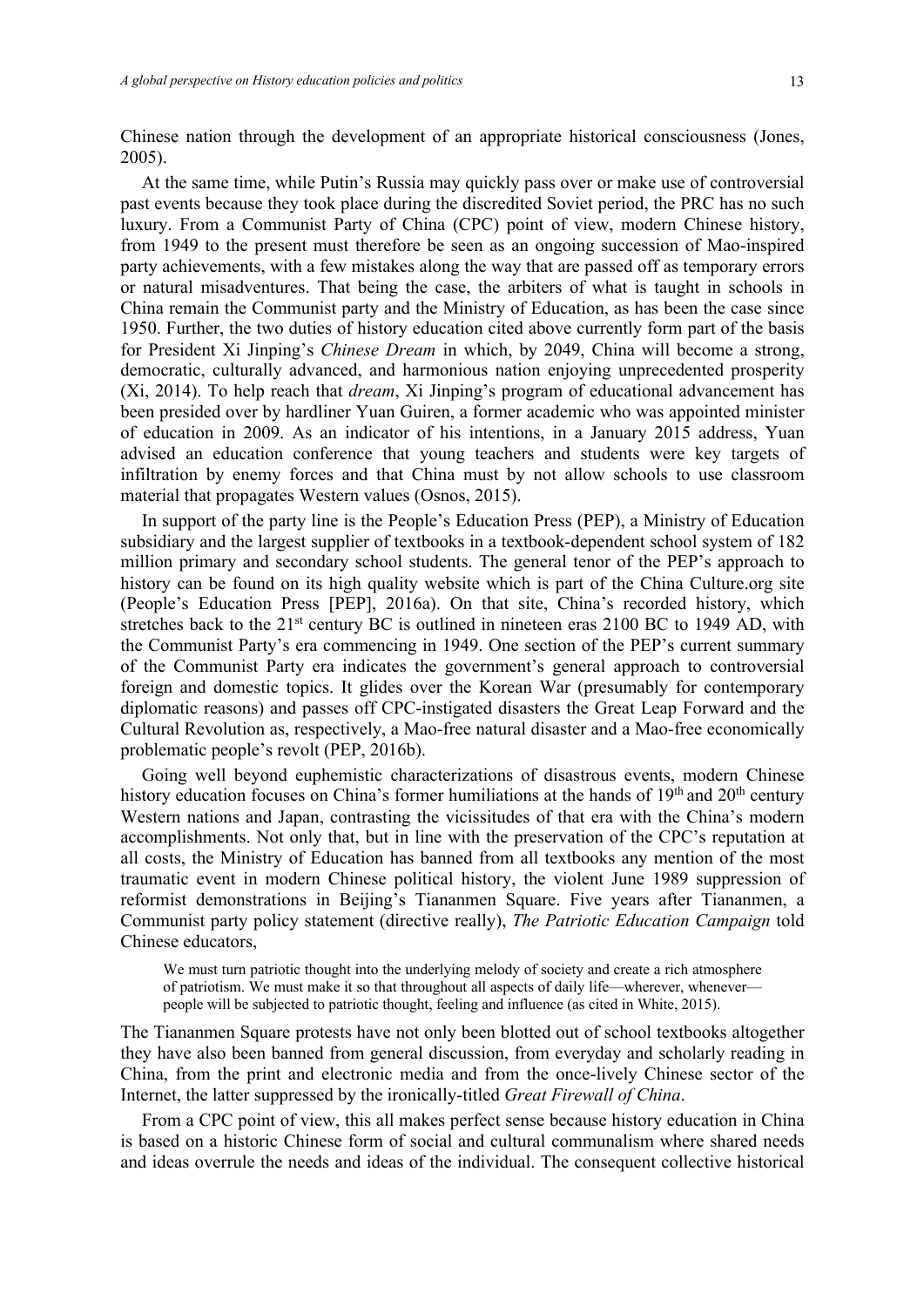consciousness of such an arrangement serves all individuals by contributing to the political and social harmony of China's now-prosperous one-party state. To a Party official, the logic is unassailable for, as prime minister Wen Jiabao remarked in 2005 to a visiting US Congress anxious about the fate of a dissident Chinese academic, "I don't know the person you spoke of, but as Premier I have 1.3 billion people on my mind" (as cited in Osnos, 2015, n.p.). From a Party perspective therefore, individual human rights must always give way to the needs of the party and of the state. In that context, during the year following Xi Jinping's accession to the presidency, the president required party cadres to watch a documentary on the violent collapse of the USSR with its consequent secession of the nationalities, the death of the Soviet-era Communist party and Boris Yeltsin's mismanagement of Russian individualism during what became known as the 'Roaring 90s.'

From a conventional western point of view, and from the point of view of harassed and imprisoned dissidents, such a tough-minded arrangement seems to be an incomprehensible and unconscionable infringement of human rights. Xi Jinping took that step however because he is head of a state that for example, has serious Uyghur Islamic minority issues in the autonomous region of Xinjiang and a resentful Tibetan Buddhist colony. He also faces an unfriendly Taiwan across the straits with an antagonistic Japan beyond, a mere 3000 kilometers away. Closer to home is the sometimes unruly special administrative region of Hong Kong. Not only that but Xi Jingping runs a nation under internal and external pressure for democratic reform.

It comes as no surprise therefore to see Xi Jinping's regime, now regarded as the most authoritarian since Mao, insists that history in schools maintain its place as an assertive agent of Chinese political and cultural assimilation and exceptionalism, as well as an important element in achieving the Chinese Dream. Unlike China's fellow authoritarian but multi-party neighbour Russia and unlike democracies elsewhere, Xi Jinping's nation does not need a specially convened panel of historians to design a history program for schools. The party line is a sufficient enough guide.

#### **Religious fundamentalism**

Christian fundamentalism has been explored in great detail since the 1990s particularly by US scholars and authors (see for example Provenzo, 1990; Menendez, 1993; Carpenter, 1997; Apple, 2006; Wacker, 2008; Osborn, 2010; New, 2012; Marty & Appleby et al., 1994-2007). Islamic fundamentalism however has been a more recent branch of study for western scholars (see for example Armanji, 2012; Davidson, 2013; Wood & Harrington Watt, 2012) and much of it is tied to the politics of global terrorism. One crucial conclusion however is that, diverse as they are, fundamentalists have one belief in common which is opposition to modernist ideologies and cultures.

As for history education, Christian and Islamic fundamentalists both follow, in their different ways, a transcendental approach to the past in direct contrast to a modern approach to the study of historical scholarship as a persuasive rational activity. Not only that but fundamentalist beliefs are founded on three ahistorical and unbending principles, the central and unquestionable importance of divine revelation, the reality of divine intervention, and the overarching power of divine will, with the latter often including a divinely-ordered Manichean triumph of the good (the sect or religion promulgating these beliefs) over the evil (atheists and believers in other religions). Accordingly, fundamentalists form, or attempt to form, *exclusive and homogenous* societies where beliefs are based on internal logic and where they dispute the spiritual validity of *inclusive and diverse* secular and/or mainstream religious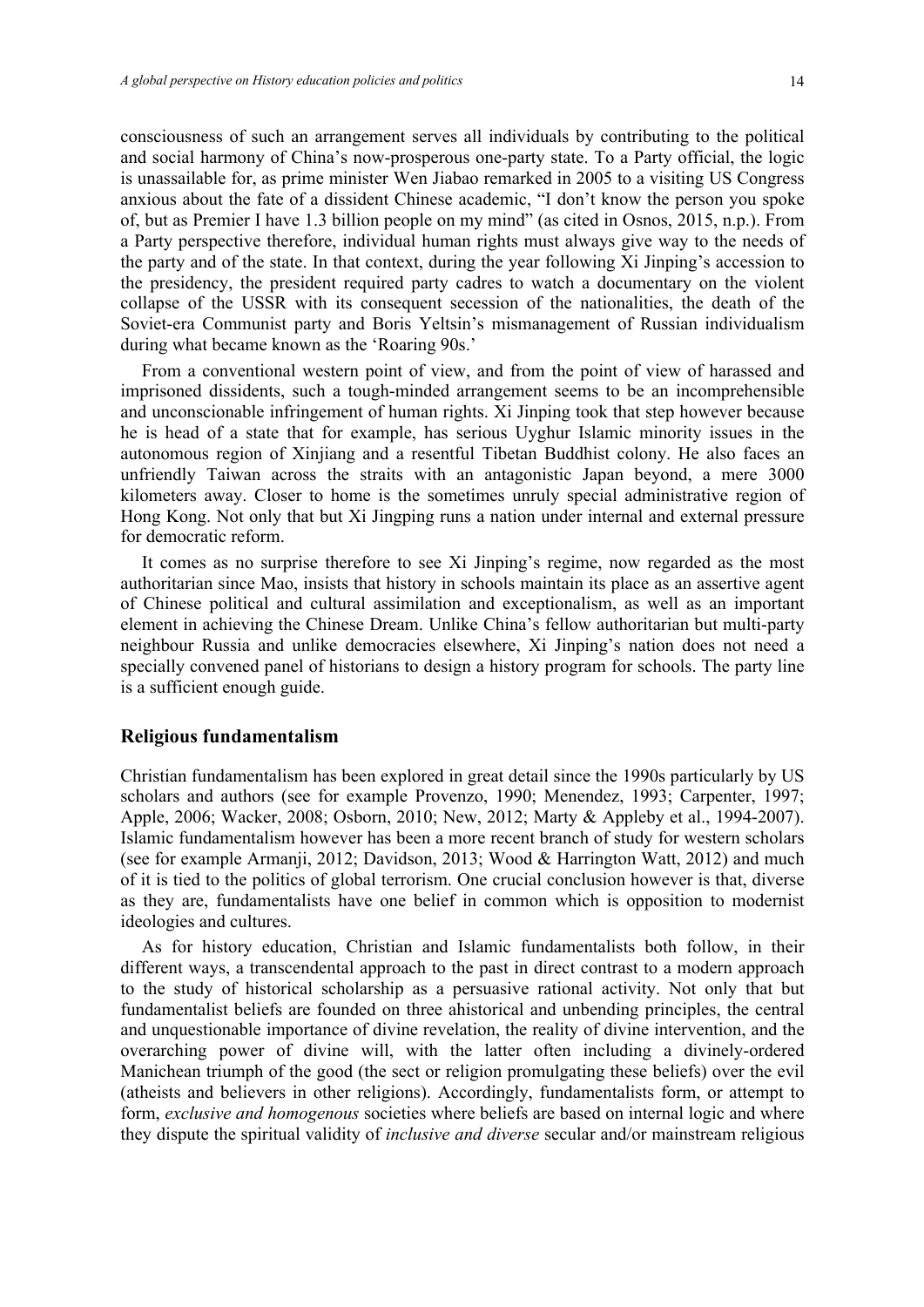societies and communities. As far as fundamentalists are concerned, this split is irreconcilable.

The term *fundamentalist* has now become a subject of debate about discourse and meaning, and, in an attempt to clarify the character of religious fundamentalism, academic Grant Wacker of Duke University's Divinity School has drawn up a valuable set of cultural and behavioural categories of what he terms "generic fundamentalism" (Wacker, 2008, p. 37). These categories of anti-modernist thinking include a belief that the modern secular democratic state is the enemy because of its lack of connection to spirituality, because of its materialism, its ungodly educational culture and its pluralistic mentality. Fundamentalists generally regard a theocratic form of government as the solution to these issues. A second feature of fundamentalism is its reliance on the literal truth of revelatory sacred texts which are not to be interrogated and are not subject to interpretation. Gender relations too are governed by fundamentalist traditionalism with women occupying an unalterably subordinate role. Finally, religious belief has the same or even higher standing than scientific explanation.

As categories go, these attributes of fundamentalism place themselves in an unequivocally antithetical relationship to the study of history as practiced in contemporary democratic societies. They also sit in opposition to the Western-based pedagogy of history that, as noted above, has arguably been the global benchmark for authentic history education since the 1970s. For example, when it comes to women's rights and gender identity rights, because of a literal acceptance of traditionalist sacred texts, any fundamentalist patriarchal and/or genderbiased historical analysis of progress in these areas is duty bound to take on a regressive aspect. In addition, major religious fundamentalist sects are evangelizing in nature.

In practical terms, what this means is that while, in western democracies fundamentalist views of history education are generally set apart from more tolerant views, there have been several high profile, if isolated, evangelical attempts to influence mainstream education organizations. The first of these has come in the form of fundamentalist entryism where secular or quasi-secular school systems are infiltrated by believers. This has been the case in Texas where from 2010 onwards, a Republican-dominated Texas State Board of Education took an increasingly interventionist Christian approach to curriculum which, for example taught that the Founding Fathers were influenced by the Bible and that Moses was the inspiration for democracy in the United States (Kopplin, 2014). In the UK too, the Operation Trojan Horse conspiracy, investigated by the government, was an attempt by Salafist radicals to gain management control of a group of Birmingham's secular state schools. The intention was to radicalize the curriculum by, amongst other matters, teaching history from an anti-US and anti-Israel perspective (Wintour, 2014).

A second form of intervention has occurred for example in Australia where, within a secular government school system, the controversial fundamentalist Christian movement Access Ministries received conservative government funding and permission to teach religious classes within school time. Less noticeably controversial than these examples, faith schools have been established in many nations as self-contained alternatives to secular schooling while other fundamentalists have withdrawn their children from state schools to provide religious home schooling.

On a broad scale, thanks to the history textbooks of A Beka (sometimes Abeka), a US fundamentalist Christian publishing house, we can gain a glimpse of how history students in the US fundamentalist system are taught. Overall, the history of the United States is portrayed as a spiritual narrative with pure beginnings but with the US falling into decline in the  $20<sup>th</sup>$ century because of the rise of secularism. Christianity is seen to be at war to reverse that decline (Osborn, 2010). On a much smaller scale, but as an example of how this can play out in class, an Australian inspector of faith schools reported to the author that during the 1990s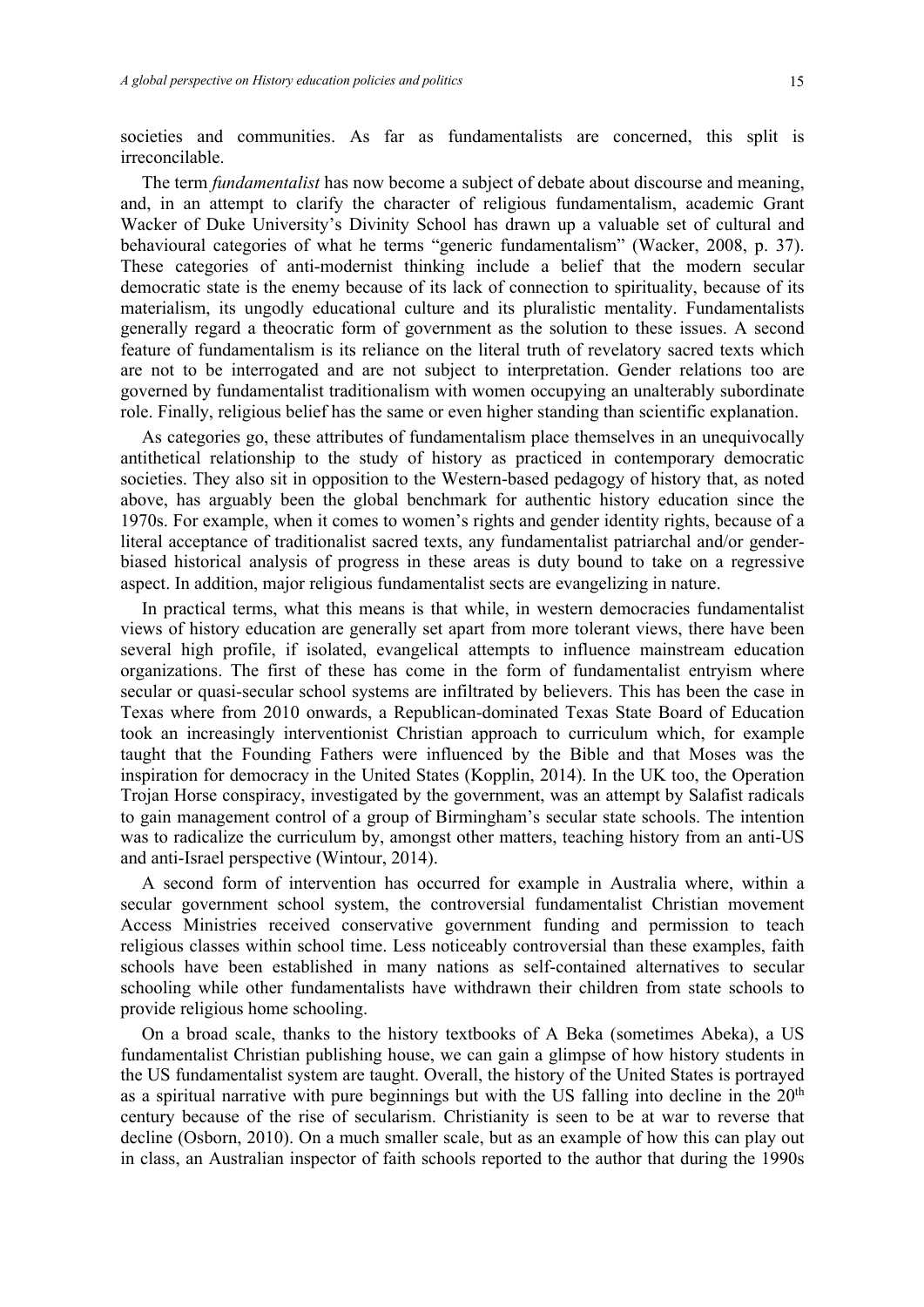she had sat in on a Christian primary school's so-called history class where the students were told that the animals went into Noah's Ark two-by-two, as had the dinosaurs.

It is quite clear therefore that fundamentalist versions of history education and modern curricular practice in democratic societies are mutually incompatible.

# **Conclusion**

While creating sporadic political and media excitement, the UK's history wars were a damp squib, the US history wars petered out, morphing into localized battles over textbook-defined curriculum, and the Australian history wars ended with a rebuff for conservative interventionists. In summary, these ambitious interventions failed mainly because their essentialist campaigns were confined to a political elite, were blatantly partisan, were educationally impracticable in terms of enacted and realised curriculum, and were hindered both by overreach and by the resilient blocking character of the democratic process. What was significant during this period 1991-2006 however is the neoconservative shift from anti-leftist apprehensions to anxieties about potential internal Islamic cultural secession as occurred in the Netherlands.

What happened in the Netherlands from 2006 onwards was the first major attempt by a Western democracy to use history education to deal with its potentially alienated Muslim community. The Dutch experience therefore is a significant study in the complexities involved when a customarily progressive nation is faced with divisive, historically-framed cultural differences. On the face of it, the Netherlands authorities abandoned the idea that history can be an agent of social cohesion in favor of a broader social/civics education approach. If the Australian experience is anything to go by, this social studies approach may turn out to be another consciousness cul-de-sac. At the same time, it may well be the case that in liberal democratic societies, history as a school subject lacks any capacity to act as an agent of social engineering.

In an authoritarian but multi-party Russia, the conclusion is that there are two games being played out over history education. The first game is that Putin's extra-curricular interventionist pronouncements and political actions are devised to pressure education authorities, schools, and teachers into a compliant line of pro-government thinking. The second game is the careful pedagogical response of many academic and professional educators whose opinions seem to be cautiously at variance with the personal views of a president who, in theory at least, can only last another eight years in office. Again, and even in an authoritarian regime, prudent, professionally moderated curriculum seems to have the capacity to block manifest political interference.

This is not the case in China where history education is part of a totalitarian regime. Backed by an ideology that is carefully balancing the unbending demands of Chinese Marxism with a more flexible approach to social improvement, the Communist Chinese mindset is based on the long view in which history education is a crucial guide on the long march to the Chinese Dream.

As for fundamentalism, there is little more to be said except that its relationship with history education is based on faith while modern historical study is still largely based on an appropriate and considered use of evidence, despite incursions into its territory by dogmatic and obscurantist proponents of theory (see for example, Eagleton, 1996, Evans, 2002 and Scull, 2007).

To come to the point, an authentic version of history education, by which I mean a research-based, open-ended model of inquiry that is not tied to ideological principles, nationalist sentiment nor to political opportunism, needs to be defended resolutely by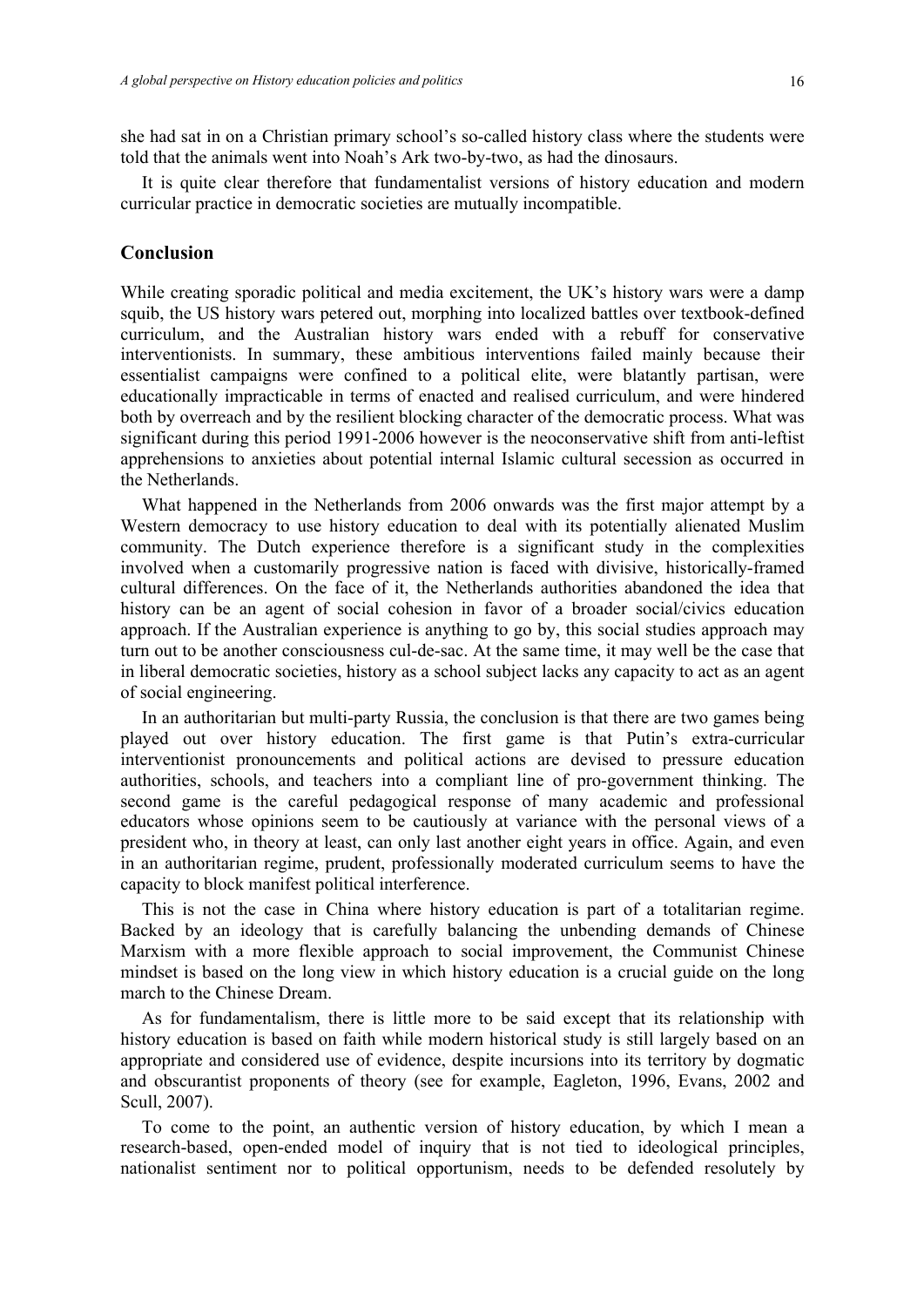members of the history community worldwide. To reinforce that point, in 2018, and since I started writing this piece, the government of Poland led by nationalist populist politician President Andrzej Duda amended *The Polish Act on the Institute of National Remembrance* in which a new Article 55a made it illegal (a) to promulgate negative references to Polish involvement in genocidal and other controversies that had occurred during World War Two, and (b) to promulgate Holocaust denialism. This is no less than an attempt to impose an official government restriction on historical interpretation, however uncomfortable or misguided it might be. Hungary too, under the auspices of right-wing prime minister Viktor Orbán, has been struggling with its past as represented in a new government-supported House of Fates Holocaust Museum which has been accused of underplaying the role of Hungary's late wartime regime led by prime minister Sztójay, his Minister of the Interior Andor Jaross and his state secretaries, László Endre and László Baky in collaborating with the deportation of over half a million Hungarian Jews to death camps during World War Two.

To put matters succinctly, as far as the misuse of history is concerned, it appears that what was old will always remain new, again and again and again.

# **References**

- Apple, M. W. (2006) *Educating the "Right" way: Markets, Standards, God and Indequality*. Abingdon: Taylor & Francis.
- Armajani, J. (2012) *Modern Islamist Movements: History, Religion, Politics*. Hoboken NJ: Wiley-Blackwell.
- Barton, K. C. & McCully, A.W. (2005) History, identity, and the school curriculum in Northern Ireland: an empirical study of secondary students' ideas and perspectives. *Journal of Curriculum Studies, 37*(1), 85-116. http://dx.doi.org/10.1080/0022027032000266070
- Bodinov, N. S. (2015). *Russian History Grade 10*. Moscow: Bustard Publishing.
- Ballard, M. (Ed.) (1970). *New Movements in the Study and Teaching of History*. London: Temple Smith
- Carpenter, J. A. (1997). *Revive Us Again: The Reawakening of American Fundamentalism*. New York: Oxford University Press.
- Carretero, M. & Voss, J.F. (Eds.) (1994). *Cognitive and instructional processes in history and the social sciences.* New Jersey: Erlbaum Associates.
- Davidson, L. (2013, 3rd edition). *Islamic Fundamentalism: An Introduction*. Westport CT: Praeger.
- Dickinson, A. and Lee, P. (Eds.) (1978). *History Teaching and Historical Understanding*. London: Heinemann.
- Eagleton, T. (1996). *The Illusions of Postmodernism*. Oxford: Blackwell.
- Economist Intelligence Unit. (2015). Democracy Index: Democracy in an age of anxiety. Retrieved from

http://www.eiu.com/public/topical\_report.aspx?campaignid=DemocracyIndex2015

- Evans, R.J. (2002. 'The Great debate on History and Postmodernism, Lecture, University of Sydney, 27 July.
- Ewing, E.T. (2016). USSR. In A. J. Angelo (Ed.) *Miseducation: A History of Ignorance-Making in America and Abroad*. Baltimore: Johns Hopkins University.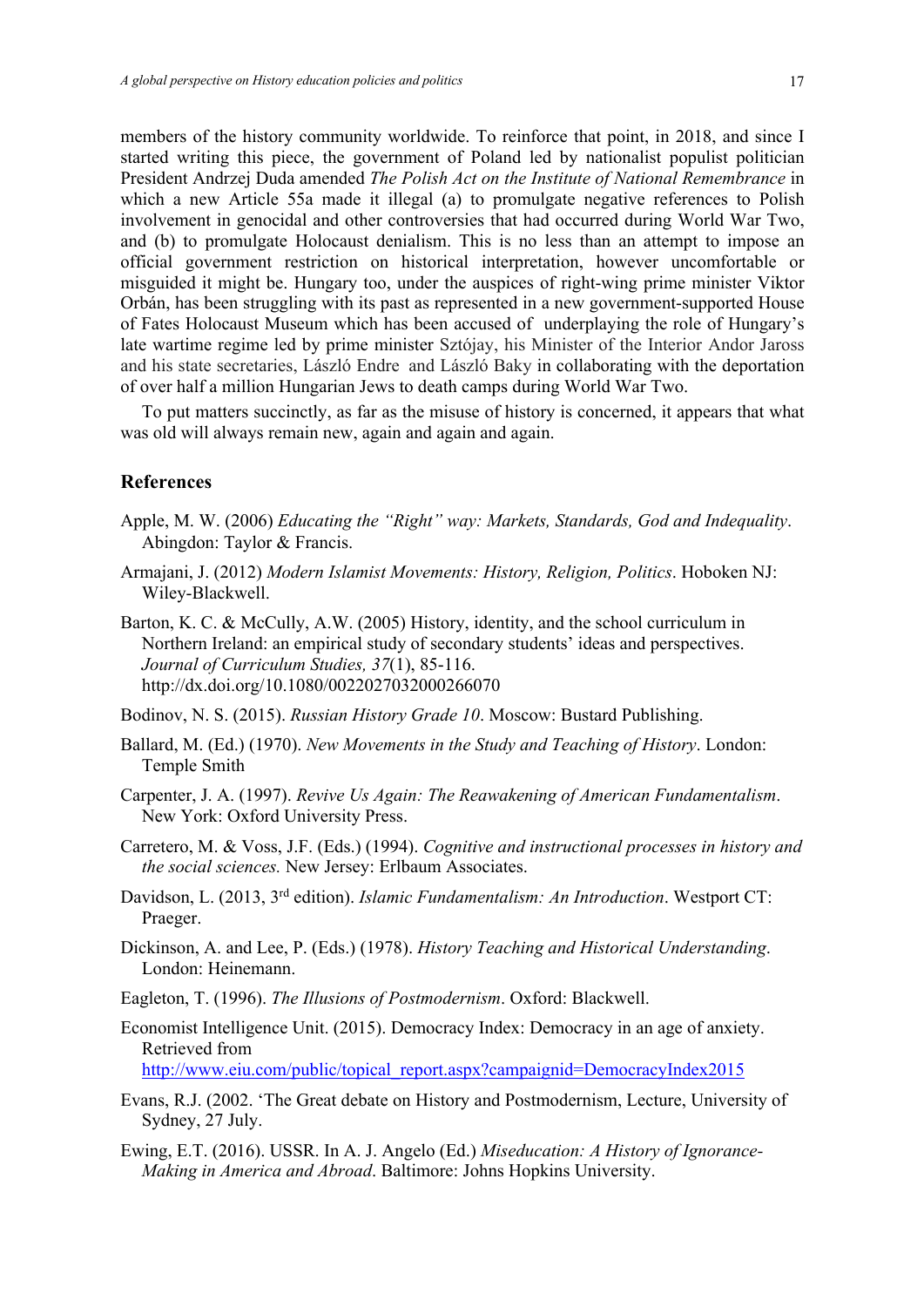- Grever, M. & Stuurman, S. (Eds.) (2007). *Beyond the Canon: History for the Twenty-first Century.* Basingstoke: Palgrave Macmillan.
- Guyver, R. (2016). England and the UK: Conflict and Consensus over Curriculum. In R. Guyver (Ed.) *Teaching History and the Changing Nation State* (pp. 159-174). London: Bloomsbury Academic.
- Hamilton, T. B. (2015, June) Solving the Problem of Amsterdam's 'Black' and 'White' Schools, The Atlantic. Retrieved from http://www.theatlantic.com/education/archive/2015/06/amsterdam-school-racialsegregation/396176/
- Jones, A. (2005). Changing the Past to Serve the Present: History Education in Mainland China. In E. Vickers & A. Jones (Eds.) *History Education and National Identity in East Asia* (pp. 67-99). New York: Routledge.
- Kitson, A. (2007). History Teaching and Reconciliation in Northern Ireland. In E. Cole (Ed.) *Teaching the Violent Past* (pp.123-154). Plymouth: Rowman & Littlefield.
- Koivunen, H. & Marsio, L. (2007). *Fair Culture? Ethical dimension of cultural policy and cultural rights.* Helsinki: Ministry of Education. Retrieved from http://www.minedu.fi/export/sites/default/OPM/Julkaisut/2007/liitteet/opm21.pdf?lang=en
- Kopplin, Z. (2014, November). Was Moses a Founding Father? The Atlantic. Retrieved from http://www.theatlantic.com/education/archive/2014/11/was-moses-a-foundingfather/383153/
- Korostelina, K. (2013). *History Education in the Formation of Social Identity Toward a Culture of Peace*. Basingstoke: Palgrave Macmillan.
- Kristol, I. (2003, 25 August). 'The Neoconservative Persuasion What it was, and what it is'. The Weekly Standard. Retrieved from http://www.weeklystandard.com/theneoconservative-persuasion/article/4246
- Lehmann, J-P (2015 4 October) Is The 21st Century The Century Of Religion? Forbes Asia. Retrieved from http://www.forbes.com/sites/jplehmann/2015/10/04/is-the-21st-centurythe-century-of-religion/#4e0a6a4b7272
- Levstik, L. & Barton, K. (1997 edition). *Doing History*. Mahwah, NJ: Erlbaum Associates.
- Loshchikhina, A. (2015). The "End of History" Cancelled. Russkiy Mir. Retrieved from http://russkiymir.ru/en/magazines/article/155083/
- Nash, G. B., Crabtree, C. & Dunn, R.E. (1997). *History on Trial: Culture Wars and the Teaching of the Past*. New York: Alfred A. Knopf.
- Marty, E.M. & Appleby, R. S. (Eds.) (1994-2004). *The Fundamentalist Project* (6 vols.). Chicago: University of Chicago Press.
- McCully A. and Emerson L. (2014) 'Teaching controversial issues in Northern Ireland', in T. Misco and J. de Groof (eds), *Cross-cultural Case-studies in Controversial Issues: Pathways and Challenges in Democratic Citizenship Education*, Tilberg: Legal Wolf Publishers.
- Menendez, A. J. (1993). *Visions of reality: What fundamentalist schools teach*. Buffalo NY: Prometheus Books.
- New, D. S. (2012). *Christian Fundamentalism in America: A Cultural History*. Jefferson NC: Macfarland & Co.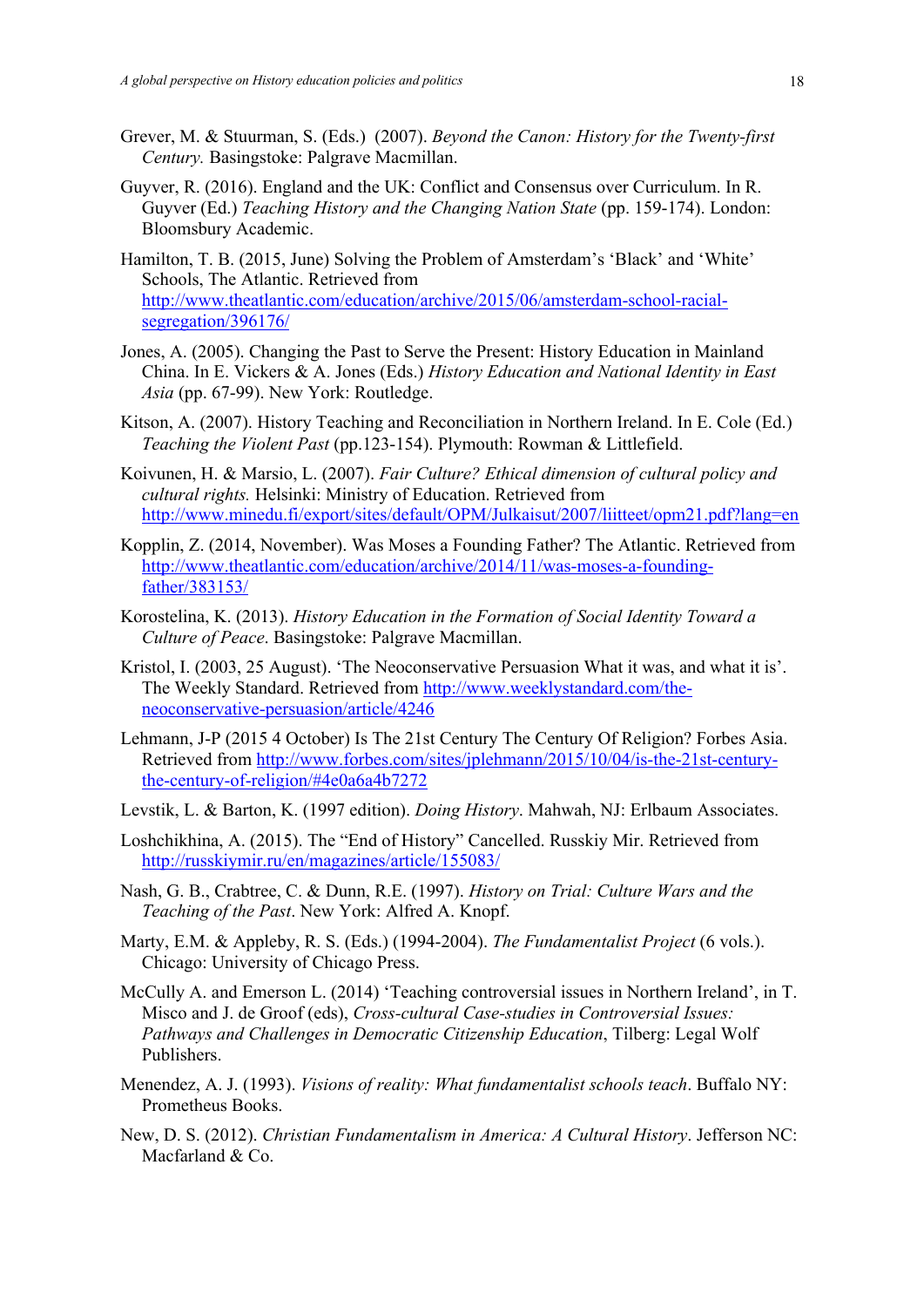- Newmark, Z. (2015, 7 December). Muslim abuse, anti-semitism and racism on the rise in Netherlands. NLTimes. Retrieved from http://www.nltimes.nl/2015/12/07/muslim-abuseanti-semitism-and-racism-on-the-rise-in-netherlands/
- Osborn, D.C. (2010). Resisting the State: Christian fundamentalism and A Beka. In Moss, D.M. and T. A. Osborn (Eds.). Critical Essays on Resistance in Education (pp. 35-45). Bern: Peter Lang.
- Osnos, E. (2015, April) Born Red. *New Yorker Magazine*. Retrieved from http://www.newyorker.com/magazine/2015/04/06/born-red
- People's Education Press, (2016a). An Introduction to the People's Education Press. Retrieved from
- http://www.pep.com.cn/EnglishVersion\_1/englishwenzhang/rjjj/201008/t20100831\_840883.h tm
- People's Education Press, (2016b). History: People's Republic of China. Retrieved from http://www1.chinaculture.org/library/2003-09/24/content\_22844.htm
- Provenzo, E. (1990) *Religious Fundamentalism and American Education: The Battle for the Public Schools*. Albany: SUNY Press.
- Reilly, J. & McCully, A.W. (2011, April). Critical Thinking and History Teaching In A Contested Society: The Potential Influence Of Social Cognitions. American Educational Research Association Annual Meeting, New Orleans.
- Scull, A. (2007) 'The fictions of Foucault's scholarship'. Times Literary Supplement, 21 March.
- Seixas, P. & Morton, T. (2013). *The Big Six: Historical Thinking Concepts*. Toronto: Nelson.
- Shemilt, D. (1980). Schools Council History 13-16 Project: Evaluation Study. Edinburgh: Holmes McDougall.
- SLO, (2016 January) Ons onderwijs2032: Advisory Report, The Hague.
- Smith, M. (2008). The Politicisation of History in the Russian Federation, Advanced Research and Assessment Group: Russian Series, Shrivenham: Defence Academy of the United Kingdom.
- Taylor, T. & Young, C. (2003). *Making History: a guide for the teaching and learning of history in Australian schools*. Melbourne: Curriculum Corporation.
- Taylor, T. (2013) Neoconservative progressivism, knowledgeable ignorance and the origins of the next history war, *History Australia, 10(*2), 227-240.
- Taylor, T. (2016a). Scarcely an Immaculate Conception: New Professionalism Encounters Old Politics in the Formation of the Australian National History Curriculum. In H. Cooper and J. Nichol (Eds.) *Identity, Trauma, Sensitive and Controversial Issues in the Teaching of History.* Cambridge: Cambridge Scholars Publishing.
- Taylor, T. (2016b). The Russian Federation and Australia: Comparing Like with Unlike. In R. Guyver (Ed.) *Teaching History and the Changing Nation State: Transnational and Intranational Perspectives* (pp. 183-200). London: Bloomsbury Academic.
- Taylor, T. (2016c). Resisting the Regime: an Insider's View of the Politics of Australian History Education 2006-2014. *International Journal of Historical Learning, Teaching and Research, 14*(1), tbc